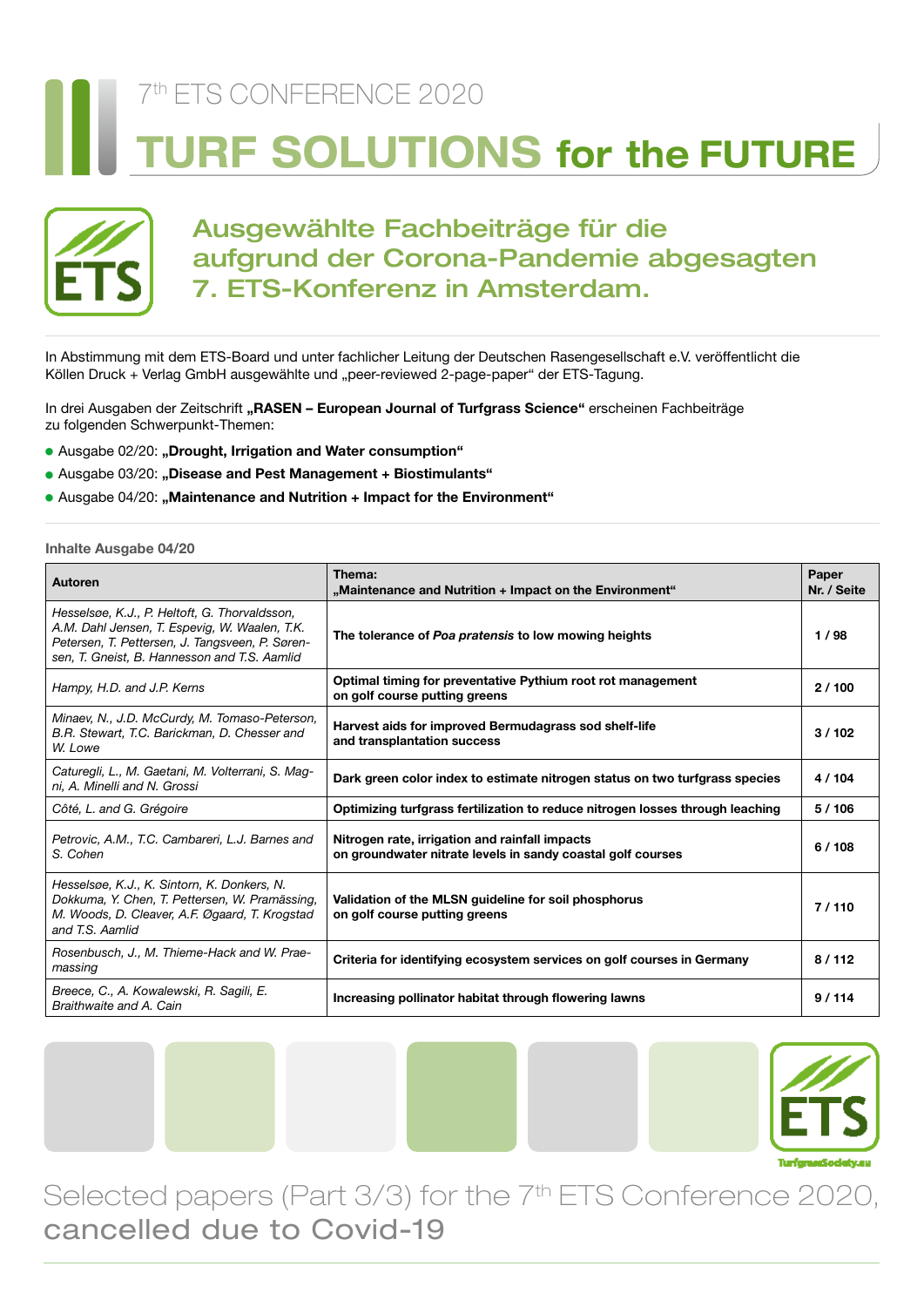# **The tolerance of** *Poa pratensis* **to low mowing heights**

**Hesselsøe, K.J., P. Heltoft, G. Thorvaldsson, A.M. Dahl Jensen, T. Espevig, W. Waalen, T.K. Petersen, T. Pettersen, J. Tangsveen, P. Sørensen, T. Gneist, B. Hannesson and T.S. Aamlid**

#### **Introduction**

*Poa pratensis* (US: Kentucky bluegrass, UK: smooth-stalked meadow grass) is widely used for lawns, athletic fields and golf turf (except greens). The mowing tolerance range for *Poa*  pratensis is 19-64 mm<sup>1</sup>. When mowing golf course fairways at 25 mm or lower, the P. pratensis will be infected by diseases or outcompeted by other grass species, e.g. *Poa annua*<sup>2</sup>. However, a research project comparing mixtures of *Lolium perenne* and *P. pratensis* on soccer fields in Norway from 2009 to 20113 showed that the proportion of *P. pratensis* in the turf was the same, whether it was mowed with a cylinder mower at 15 mm or a rotary mower at 30 mm. Research in the USA to find cultivars of *P. pratensis* that could be used on fairways in the transition zone also found, that certain cultivars mowed at 14 mm produced higher turf quality than blends of *L. perenne4* . Research from Denmark<sup>5</sup> claims that *P. pratensis* will be most tolerant to close mowing at high light intensity, cool temperatures and low humidity, and this is confirmed by our own observations on golf courses in Iceland and coastal areas of northern Norway, that *P. pratensis* can thrive even at less than 5 mm mowing height on greens. Thus, *P. pratensis* was included in the SCANGREEN 2015- 18 test round<sup>6</sup>, which aimed to find new species and varieties for putting greens at pesticide-free management in the Nordic countries. The objective for including of *P. pratensis* was to test its tolerance to low mowing and to evaluate, if *P. pratensis* could become an alternative species for putting greens commonly suffering from winter damage.

#### **Material and Methods**

SCANGREEN 2015-18 fields were established on four different USGA-spec. greens: at Reykjavik GC in Iceland, at NIBIO Apelsvoll and NIBIO Landvik in Norway and at Sydsjælland GC in Denmark. Reykjavik and Apelsvoll were considered to represent the northern, and Landvik and Sydsjælland, the southern climatic zone of the Nordic countries. At all four test sites there were three replicates of the experiment. The trials included 34 varieties representing the following turfgrass species: *Agrostis stolonifera, Agrostis capillaris, Agrostis canina, Festuca rubra, Lolium perenne, Poa trivialis, Poa annua* and *Poa pratensis*. The *P. pratensis* varieties tested were 'Limousine' and 'Becca' (the latter only at Landvik due to space limitations at the other sites). The seeding rate of *P. pratensis* was 15 g m-2. The trials were evaluated from seeding in June 2015 until November 2018. The mowing height was 5 mm in *F. rubra, P. pratensis* and *L. perenne* and 3-4 mm in *Agrostis* sp.*, P. trivialis* and *P. annua*. Fertilizers were applied at a seasonal rate of ≈10 g N m-2 in *F. rubra, A. canina* and *A. capillaris* and 15-16 g N m-2 in *L. perenne, A. stolonifera, P. pratensis* and *P. annua*. The trials were mowed three times per week, subjected to wear from greens-type wear machines and otherwise managed according to good greenkeeping practice. The plots were evaluated in the growing season for visual turf quality (scale 1-9, 9=the best), tiller density (scale 1-9, 9=the most dense), leaf fineness (scale 1-9, 9=finest), color (scale 1-9, 9=darkest), percent of plot area covered by undiseased turf of the seeded species, percent of plot area infected by disease, *P. annua* invasion (at Landvik only) and daily height increment (at Landvik only). Abiotic and biotic winter damage were assessed in spring. Due to limited plot area (1x1 m) they were not evaluated for playing quality. The experimental data were analyzed using the procedure PROC ANOVA.

# **Results and Discussion**

In the first evaluation year 2016 *P. pratensis* produced higher turf quality scores than any other species in the Icelandic trial (data not shown) and scored highest (6.6) on average for all four sites (Table 1). At the northern trial site in Norway the winter survival was on the level with *A. stolonifera* and better than for the other species (data not shown). Half way through the project period (in 2017) the highest quality scores were still obtained with *P. pratensis* (Table 1). This was due to less winter damage and better disease resistance than any other species. The *P. pratensis* was dense, wear tolerant and had only few in-season diseases except for rust (*Puccina* spp.), mainly at the southern site in Denmark (data not shown). This is a well-known weakness of 'Limousine' and the trial at Landvik showed that 'Becca' was less susceptible. 'Becca' also had overall better spring performance and finer leaves, but lighter color than 'Limousine' (data not shown). In the last evaluation year 2018 the plots with *P. pratensis* were invaded by *P. annua* and other grass species, and this also declined turfgrass quality, so all in all the results showed, that *P. pratensis* cannot perform as a green grass, except at nor-

<sup>1</sup> TURGEON, A.J., 2002: Turfgrass management. Prentice Hall, Upper Saddle River, NJ, 397 p.

<sup>&</sup>lt;sup>2</sup> CHRISTIANS, N., 2004: Fundamentals of turfgrass mangement. John Wiley & Sons, Hoboken, NJ. 162 p.

<sup>&</sup>lt;sup>3</sup> AAMLID, T.S. and T. PETTERSEN, 2012: Lav klipping av engrapp og raigras på fotballbaner: Ikke mer tunrapp, men redusert rotutvikling. Gressforum 3: 8-9 (In Norwegian).

<sup>4</sup> KRAFT, R.W. and S.J. KEELEY, 2005: Evaluation of improved Poa pratensis cultivars for transition zone fairway use. Int. Turfgrass Soc. Res. J. 10:368-372.

<sup>5</sup> PETERSEN, M., 1980: Græsplæner – principper & funktioner. L. Dæhnfeldt, Denmark.

<sup>6</sup> AAMLID, T., P. HELTOFT, G. THORVALDSSON, A.M.D. JENSEN, T. ESPEVIG, K.J. HESSELSØE, W. WAALEN, T.K. PETERSEN, T. PETTERSEN, J. TANGSVEEN, P. SØRENSEN, T. GNEIST and B. HANNESSON, 2019: SCANGREEN 2015-18: Turfgrass species, varieties, seed mixtures and seed blends for Scandinavian putting greens. NIBIO REPORT 5(154). 100 p.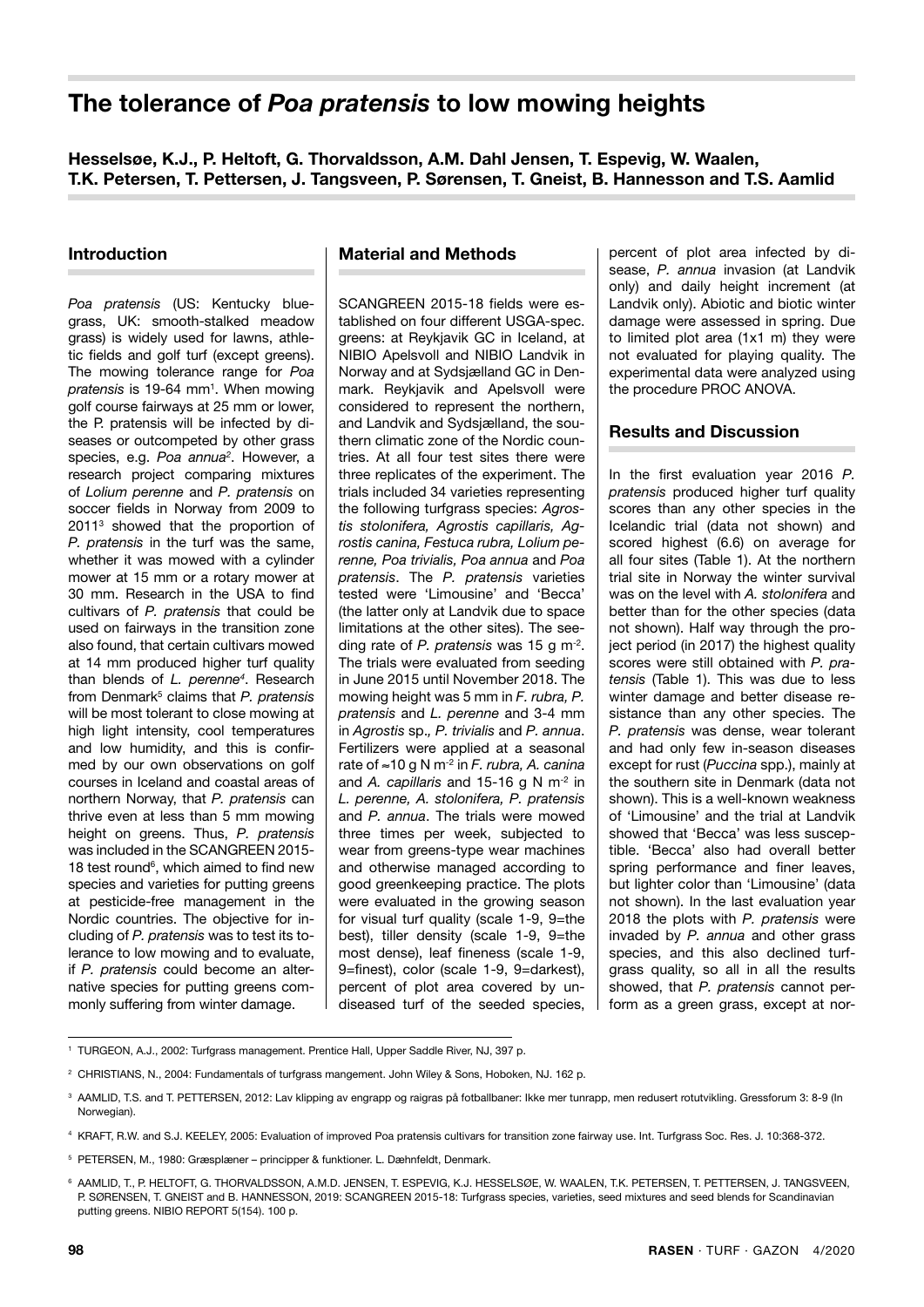|                  |                | In-season diseases, %<br>Turfgrass quality (1-9) |                            |       |       |       |                          |                            |                                       |                                                       |              |                   |          |  |  |  |
|------------------|----------------|--------------------------------------------------|----------------------------|-------|-------|-------|--------------------------|----------------------------|---------------------------------------|-------------------------------------------------------|--------------|-------------------|----------|--|--|--|
|                  | Overall mean   | Overall mean<br>South zone                       | Overall mean<br>North zone | 2016  | 2017  | 2018  | Tiller density (1-9)     | $(6 - 1)$<br>Leaf fineness | <b>Overall winter</b><br>ৡ<br>damage, | patch during win-<br>Microdochium<br>$\infty$<br>ter, | Microdochium | <b>Red thread</b> | Take-all |  |  |  |
| $\star$          | $\overline{4}$ | $\overline{2}$                                   | $\overline{c}$             | 4     | 4     | 4     | 4                        | $\overline{4}$             | 4                                     | 3                                                     | 3            | $\overline{c}$    | 2        |  |  |  |
| <b>PP</b>        | 5.8            | 5.6                                              | 6.0                        | 6.6   | 6.2   | 5.1   | 5.7                      | 4.2                        | 15.4                                  | 0.5                                                   | 0.1          | 0.1               | 0.0      |  |  |  |
| <b>AS</b>        | 5.6            | 5.6                                              | 5.6                        | 5.6   | 5.8   | 5.6   | 6.8                      | 5.8                        | 16.3                                  | 2.8                                                   | 0.8          | 0.0               | 0.3      |  |  |  |
| <b>FRL</b>       | 5.1            | 5.1                                              | 5.3                        | 5.3   | 5.8   | 4.5   | 5.6                      | 6.9                        | 18.6                                  | 1.5                                                   | 2.1          | 0.9               | 0.0      |  |  |  |
| <b>FRC</b>       | 5.1            | 5.0                                              | 5.1                        | 5.5   | 5.8   | 4.2   | 5.5                      | 7.0                        | 21.3                                  | 1.7                                                   | 1.1          | 0.8               | 0.0      |  |  |  |
| <b>ACAP</b>      | 4.5            | 4.9                                              | 4.8                        | 4.7   | 4.8   | 4.1   | 6.5                      | 6.0                        | 29.9                                  | 4.3                                                   | 1.6          | 0.0               | 1.2      |  |  |  |
| <b>LP</b>        | 4.0            | 4.4                                              | 4.2                        | 4.7   | 4.2   | 3.2   | 4.3                      | 3.7                        | 47.2                                  | 0.5                                                   | 0.4          | 5.2               | 0.0      |  |  |  |
| PT               | 3.8            | 3.5                                              | 4.1                        | 5.1   | 3.4   | 2.3   | 4.6                      | 5.2                        | 43.5                                  | 4.7                                                   | 0.8          | 0.4               | 0.1      |  |  |  |
| PA               | 3.3            | 2.6                                              | 4.0                        | 3.0   | 3.1   | 3.1   | $\overline{\phantom{a}}$ | $\overline{\phantom{a}}$   | $\overline{\phantom{a}}$              | ۰                                                     | ۰            | 0.1               | 0.2      |  |  |  |
| P%               | < 0.1          | < 0.1                                            | 3.7                        | < 0.1 | < 0.1 | < 0.1 | < 0.1                    | < 0.1                      | < 0.1                                 | < 0.1                                                 | < 0.1        | < 0.1             | < 0.1    |  |  |  |
| <b>LSD</b><br>5% | 0.2            | 0.2                                              | < 0.1                      | 0.2   | 0.3   | 0.4   | 0.1                      | 0.1                        | 4.0                                   | 2.1                                                   | 0.2          | 0.5               | 0.4      |  |  |  |

\*: Number of sites.

Tab. 1: Visual evaluation of PP=*Poa pratensis* ('Limousine') compared to *Poa annua* 'Two Put' and mean values across varieties for AS=*Agrostis stolonifera*, FRL=*Festuca rubra* spp. *litoralis*, FRC=*Festuca rubra* spp. *commutata*, ACAP=*Agrostis capillari*s, LP=*Lolium perenne*, PT=*Poa trivialis* at Landvik and Sydsjælland (Southern zone) and at Reykjavik and Apelsvoll (Northern zone).

thern sites with extreme winter conditions. However the results showed that *P. pratensis* tolerated mowing at 5 mm, which is much lower than we normally recommend, and it still got the best overall quality compared to the other species in the project. Though this project does not recommend *P. pratensis* as a green grass, it produced important knowledge as to the usability of new varieties of *P. pratensis* to be used on tees and fairways as mowing heights are lowering. However, the leaves were coarse and stiff, and this did not favour the playing quality for *P. pratensis* to be used as a green grass. Because the playing quality was not measured in the SCANGREEN 2015-18-project, this should be investigated further.

### **Authors:**

Karin Juul Hesselsøe, Pia Heltoft, Tatsiana Espevig, Wendy Waalen, Trond Pettersen, Jan Tangsveen, Trygve S. Aamlid, Norwegian Institute of Bioeconomy Research,

Gudni Thorvaldsson, Agricultural University of Iceland,

Anne Mette Dahl Jensen, University of Copenhagen,

Torben Kastrup Petersen, Danish Golf Union,

Tania Gneist and Per Sørensen, Sydsjælland Golf Course, Denmark,

Bjarni Hannesson, Ness Golf Course, Iceland.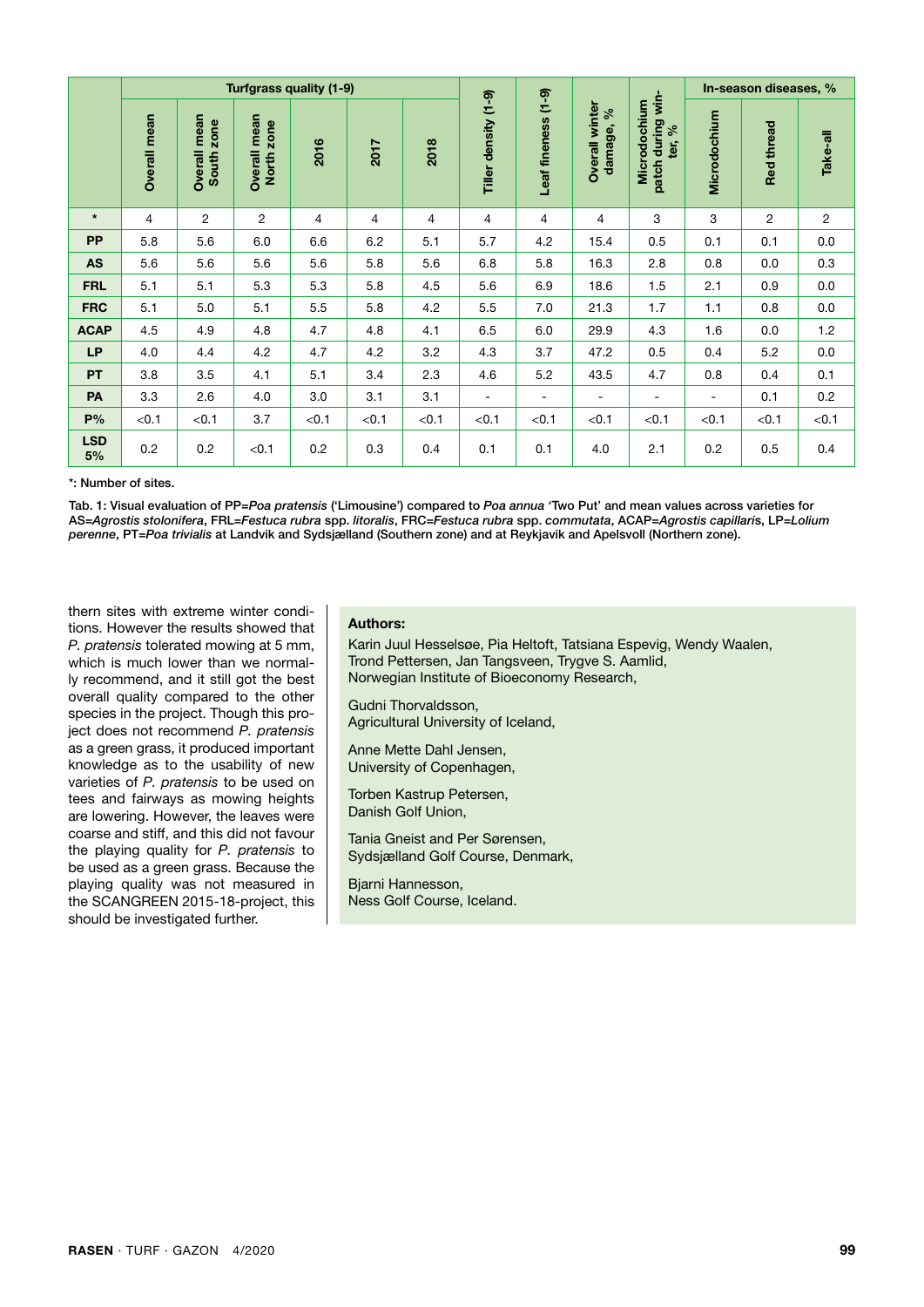# **Optimal timing for preventative Pythium root rot management on golf course putting greens**

# **Hampy, H.D. and J.P. Kerns**

# **Introduction**

Pythium root rot (PRR) is a detrimental disease of creeping bentgrass golf course putting greens in almost all regions of the world. Symptoms develop from June to September and include irregular necrotic patches of turf, canopy thinning, and root necrosis<sup>1</sup>. If not managed properly, this disease can quickly kill large areas on putting greens<sup>2</sup>. The disease is typically managed by spraying fungicides throughout the summer months. However, the timing of fungicide applications for preventative management is poorly understood due a lack of understanding about when the initial inoculum starts the process for infection. Therefore, the objective of this study is to evaluate the most efficacious time period to initiate a fungicide program in order to manage Pythium root rot symptoms on creeping bentgrass putting greens.

#### **Material and Methods**

This research was conducted at the Lake Wheeler Turfgrass Research and Education Center in Raleigh, NC from March 2019 to August 2019. The experimental area is a 'Dominant Plus' creeping bentgrass grown on a root zone meeting USGA putting green construction standards. The experimental area was maintained at a mowing height of 0.38 cm and received 2.27 kg per 92.9 m<sup>2</sup> of N annually. Potassium and phosphorus were applied if needed and irrigation was supplied to prevent drought stress prior during winter and spring. The putting green was core cultivated in March and August of 2019 and was only topdressed during aerification events. Pythium root rot was induced on the green by irrigating for 5 minutes at 6 pm, 12 am, and 6 am daily from May 2019 to June 2019. Once Pythium root rot developed, plots were irrigated daily for 5 minutes at 6 pm to

maintain disease. Five treatments with four replicates each were arranged in a randomized complete block design. The area of each treatment block was 1.67  $m^2$ . The fungicide applied was Segway® Fungicide SC with an active ingredient of Cyazofamid (400 g per liter) and manufactured by PBI-Gordon Corporation. Segway® Fungicide SC was dosed at 1.072 ml per treatment block mixture and sprayed at a rate of 13.3 ml per  $92.9$  m<sup>2</sup>. Applications were made once every 28 days and immediately followed with 0.64 cm of post-application irrigation. Each treatment was initiated on a different month and all treatments received applications until July 2019. The starting dates for treatments 1-5 were March 14, April 10, May 8, June 4, and July 3, 2019, respectively. Treatments 1, 2, 3, 4 and 5 received 5, 4, 3, 2 and 1 applications, respectively. Disease severity was measured weekly by visually estimating the percentage of symptomatic turf in each block. Using SAS®



Fig. 1: Area under turf quality progress curve and area under disease progress curve influenced by total number of Segway® Fungicide SC applications. Rated on July 10, 2019. Means are separated with AUDPC and AUTQPC, respectively, according to Fischer's Protected Least Significant Difference test at *P*<0.05. Monthly average soil temperatures in degrees Celsius for months March through July in 2019.

<sup>1</sup> SCHROEDER, K.L., F.N. MARTIN, A.W. de COCK, C.F. LÉVESQUE, J. SPIES, P.A. OKUBARA and T.C. PAULITZ, 2013: Molecular Detection and Quantification of Pythium Species: Evolving Taxonomy, New Tools and Challenges. Plant Disease 2013 97:1, 4-20.

<sup>&</sup>lt;sup>2</sup> ABAD, Z.G., H.D. SHEW and L.T. LUCAS, 1994: Characterization and pathogenicity of Pythium species isolated from turfgrass with symptoms of root and crown rot in North Carolina. Phytopathology 1994 Vol.84 No.9 pp.913-921 ref.75.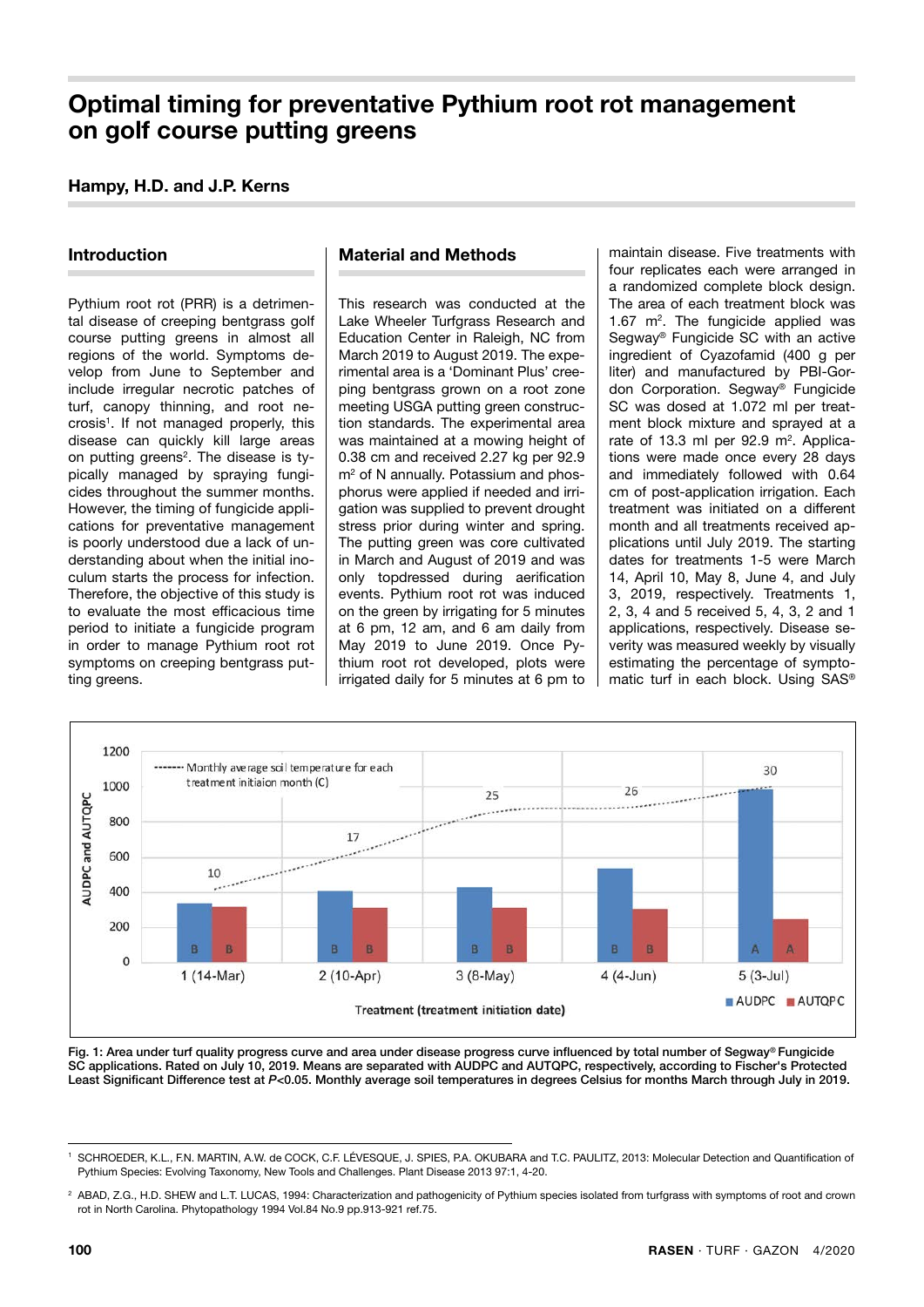

Fig. 2: Disease Severity Influenced by number of Segway® Fungicide SC applications. Applications were applied every 28 days and rated on Jun 5, Jun 13, Jun 27 and Jul 10, 2019. Means are separated within each treatment, according to Fischer's Protected Least Significant Difference test at *P*<0.05.

software, an analysis of variance was run and means were separated within each treatment and data was statistically analyzed using software Fisher's Protected Least Significant Difference test at *P*<0.05.

#### **Results and Discussion**

Monthly average soil temperatures for March through July in 2019 were 10, 17, 25, 26, and 30 °C, respectively (Figure 1). Segway® Fungicide SC treatments starting in March, April, and May, or before soil temperatures reach 26 °C, resulted in improved turfgrass quality and reduced disease severity by early June when compared to the treatments starting in June and July, or after soil temperatures increased above 25 °C (Figure 1). On the last rating date (July 10), treatments 1-3 each received ratings with an average of a 72% reduction in disease severity when compared to treatment 5. Treatments 1 through 3 limited disease severity to about 5% throughout the entire trial period (Figure 2). Although treatment 4 was initiated on June 4, it achieved the same level of disease suppression as treatments 1-3 by the end of the trial period. Treatment 5 did not reduce disease severity below 10%, and therefore suggests that Segway® Fungicide SC applications should be initiated no later than when soil temperatures reach 26 °C.

#### **Authors:**

Halle D. Hampy and James P. Kerns. Department of Entomology and Plant Pathology, North Carolina State University Raleigh, NC 27695.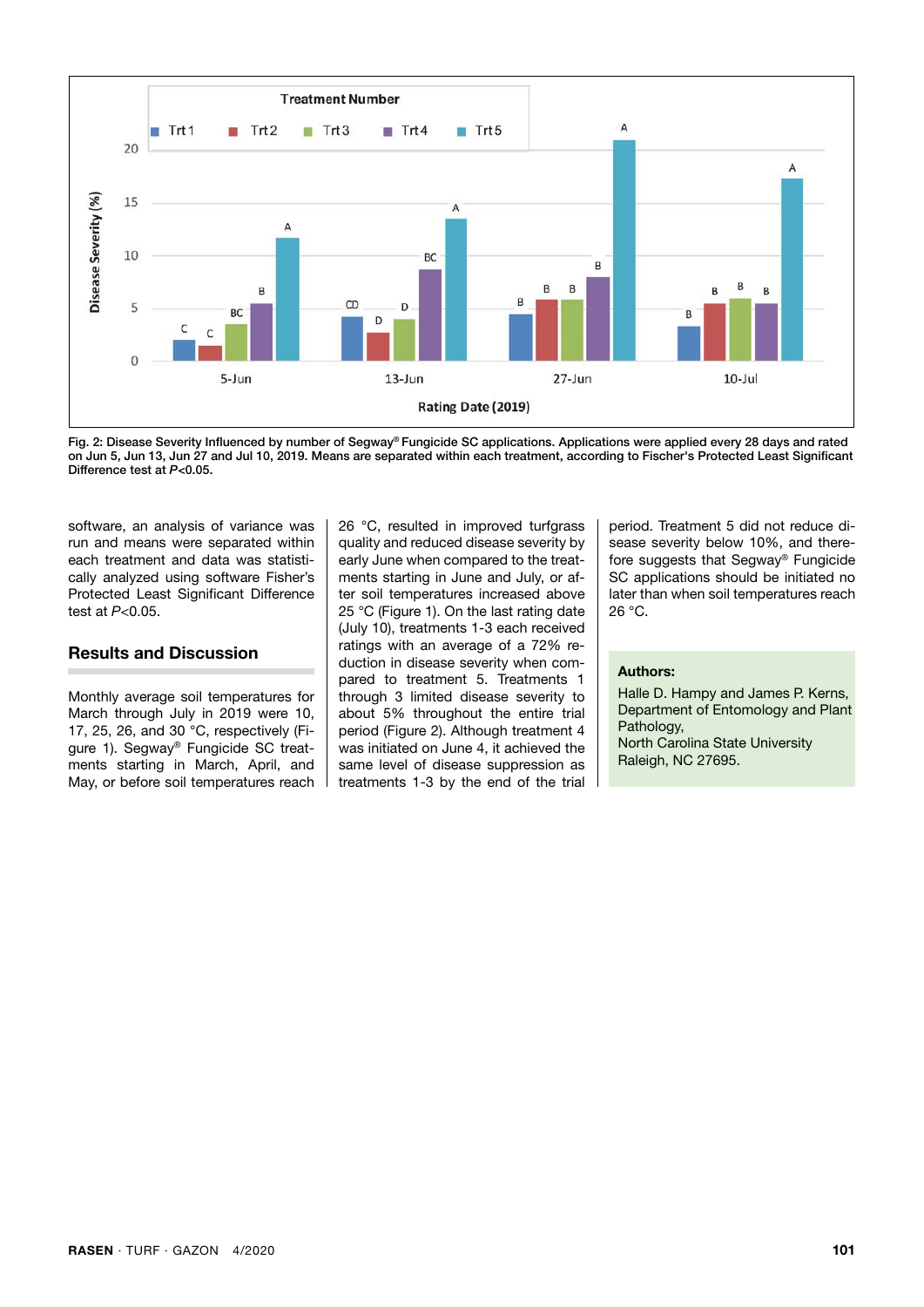# **Harvest aids for improved Bermudagrass sod shelf-life and transplantation success**

**Minaev, N., J.D. McCurdy, M. Tomaso-Peterson, B.R. Stewart, T.C. Barickman, D. Chesser and W. Lowe**

## **Introduction**

Shelf-life and transplant success of sodded and sprigged turfgrasses are negatively affected by disruptive harvest techniques and post-harvest handling/storage conditions. Two primary examples include internal heating of "sod masses", including palleted sod or stored sprigs, and improper or delayed irrigation upon installation. Air and light limitations trigger multiple processes that may lead to poor transplant success, such as increased respiration and metabolism of stored carbohydrates<sup>1</sup> and internal heating due to activity of anaerobic microorganisms<sup>2,3</sup>. Research has linked use of certain plant growth regulators to increased sod shelf-life<sup>4,5,6</sup>. Some common fungicides are also thought to increase sod health after harvest<sup>7</sup>. The combination of the succinate dehydrogenase inhibiting fungicide fluxapyroxad and the quinone outside inhibiting fungicide pyraclostrobin has been linked to the protection of newly sprigged ultra-dwarf bermudagrass greens in un-published research and trade journals $8,9,10$ . This combination has also been demonstrated in non-

peer reviewed research to increase St. Augustinegrass root growth<sup>11</sup>.

## **Materials and Methods**

Our research objective was to evaluate effects of several commercially available fungicides, a bio-nutritional experimental plant extract, and a commonly used plant growth regulator on sod shelf-life and transplantation success.

Field research was conducted within a randomized complete block design (4 blocks) with two replications (in 2018 and 2019) on 'Latitude 36' hybrid Bermudagrass [*Cynodon dactylon* (L.) Pers. × *Cynodon transvaalensis* Burtt Davy] established from sprigs in June of 2017. Field research was conducted at the Mississippi State University R.R. Foil Plant Science Research Center near Starkville, MS. Experimental units were  $1 \times 3$  m. The study evaluated effects of the following treatments: experimental bio-nutritional plant extract ACA-3434 (9.6 L of product ha<sup>-1</sup>), fluxapyroxad + pyraclostrobin (257.1 + 512.9 g ai ha<sup>-1</sup>), fluopyram + trifloxystrobin (163.4 + 263.6 g ha-1), azoxystrobin (6.1 g ha<sup>-1</sup>), and trinexapac-ethyl (96 g ha-1). Treatments were applied in a water carrier volume of 561 L ha<sup>-1</sup> via a  $CO<sub>2</sub>$  pressurized backpack sprayer 25 and 4 days prior to harvest. Upon harvest, these treatments and a nontreated check were stored at ambient field temperature (28 °C average). A second nontreated check was also stored at 4 °C, further referred to as "refrigeration". An additional treatment consisted of fluxapyroxad + pyraclostrobin applied immediately after sod installation and again 22 days later.

Sod (40  $\times$  50 cm rectangles) was harvested at a soil depth of 2.5 cm using a Ryan walk-behind sod harvester (Schiller Grounds Care, Inc. Johnson Creek, WI, USA), stacked to a height of 12 layers and either left in the field or refrigerated for 70 hours. Internal sod temperature was monitored by thermocouples inserted into the center of each sod mass. Campbell Scientific CR1000 (Campbell Scientific Inc., Logan, UT) loggers were used to record the data.

Sod was installed on a prepared native soil that had been sterilized three weeks prior to installation with dazo-

DARRAH, C.H., and A.J. POWELL., 1977: Post-harvest heating and survival of sod as influenced by pre-harvest and harvest management. Agron. J. 69:283–287.

2 PAHLOW, G., R.E. MUCK, F. DRIEHUIS, S.J.W.H.O. ELFERINK, and S.F. SPOELSTRA, 2003: Microbiology of ensiling. American Society of Agronomy, Crop Science Society of America, Soil Science Society of America. Silage Science and Technology, Agronomy Monograph no. 42:31–93.

- 3 WATSCHKE, T.L., R.E. SCHMIDT, and R.E. BLASER, 1970: Responses of some Kentucky bluegrasses to high temperature and nitrogen fertility. Crop Sci. 10:372–376.
- 4 ZHANG, X., E. H. ERVIN, and R. E. SCHMIDT, 2003: Seaweed extract, humic acid, and propiconazole improve tall fescue sod heat tolerance and posttransplant quality. HortScience 38(3): 440–443.
- 5 HECKMAN, N.L., R.E. GAUSSOIN, and G.L. HORST, 2001a:. Multiple trinexapac-ethyl applications reduce Kentucky bluegrass sod storage temperatures. HortTechnology 11(4): 595–598.
- 6 HECKMAN, N.L., R.E. GAUSSOIN, G.L. HORST, and K.W. FRANK, 2001b: Storage and handling characteristics of trinexapac-ethyl treated Kentucky bluegrass sod. HortScience 36(6):1127–1130.

7 GOATLEY, J.M., and R.E. SCHMIDT, 1991: Biostimulator enhancement of Kentucky bluegrass sod. Hort. Sci. 26:254–255.

- 8 LEWIS, C., 2017: Boosting plant health on baby greens. Golfdom online magazine. http://www.golfdom.com/boosting-plant-health-on-baby-greens/
- 9 PERSONAL COMMUNICATION, 2017:. M. Grant. Sod Solutions Producer Field Day, Mississippi State University, Mississippi.
- <sup>10</sup> PERSONAL COMMUNICATION, 2018: K.M. Kalmowitz. Mississippi State University Turfgrass Research Field Day, Mississippi State University, Mississippi.

11 MARTIN, B, 2016: Disease Management for Turfgrasses. Online publication. http://media.clemson.edu/public/turfschool/Diseases.pdf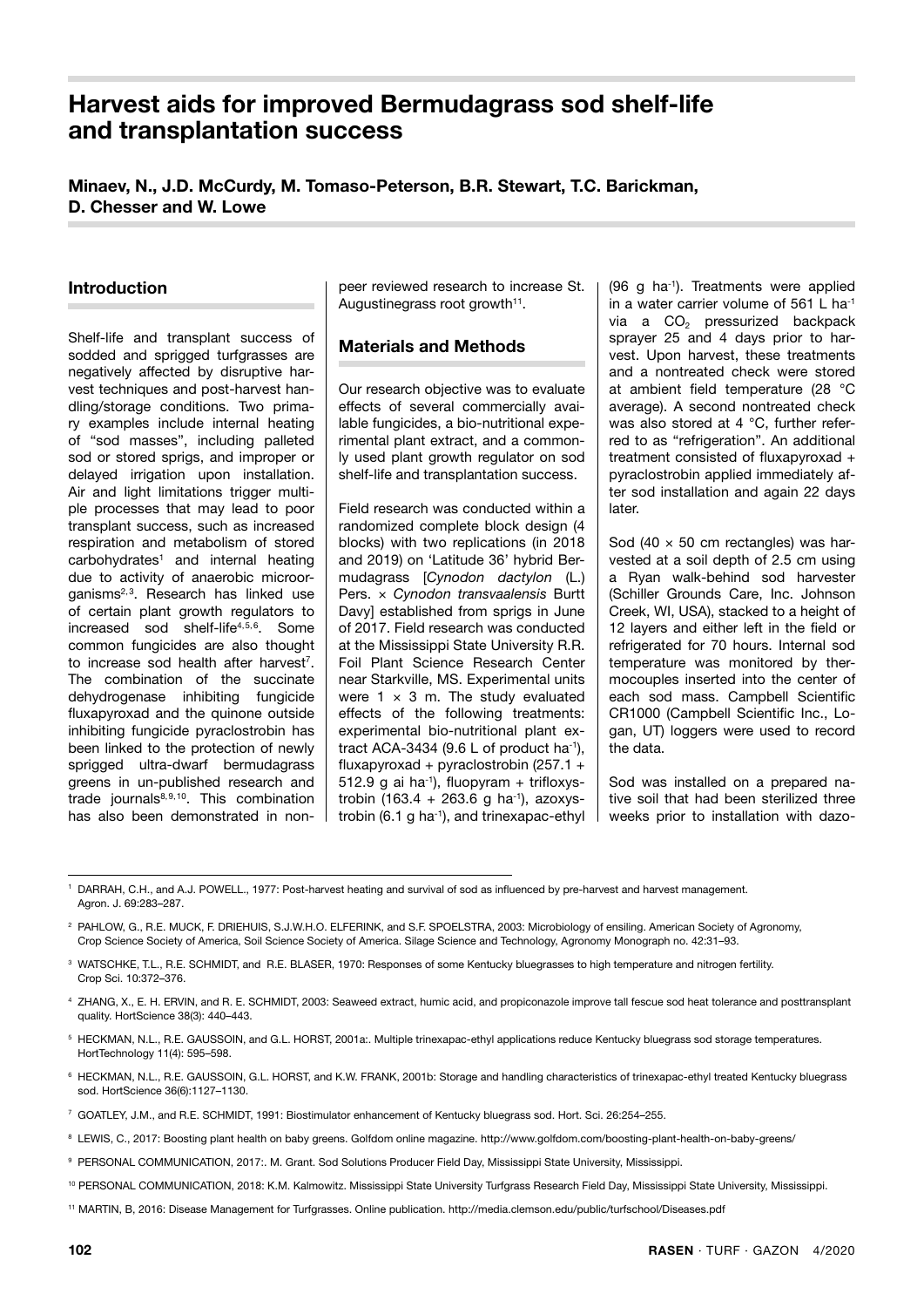met (300 kg ha-1). Sod was installed in the same order that it was harvested as a randomized complete block design. The post-application of fluxapyroxad + pyraclostrobin treatment was applied immediately after installation, then sod and the harvest area were irrigated (20 mm). Irrigation was resumed 24 hours later and continued twice weekly (15 mm each event) until fully recovered from installation. A balanced fertilizer was applied prior to harvest (equivalent to 49 kg N ha<sup>-1</sup>). Treatment effects on bermudagrass transplantation and harvest area regrowth were assessed visually (% green cover) and by spectral reflectance 1, 4, 7, 14, and 27 days after installation (DAI) using a Holland Scientific RapidScan CS45 handheld crop sensor (Holland Scientific Inc., Lincoln, NE) held 110 cm above and perpendicular to the canopy. Three subsamples were recorded in the center of each experimental unit. Spectral indexes calculated included: normalized difference vegetative index (NDVI), simple ratio vegetative index (RVI), and chlorophyll index – red edge (CI-RE). Root samples (two 10 cm diameter, 10 cm depth plugs per experimental unit) from the refrigerated and nontreated checks, as well as from pre- and post-applied fluxapyroxad + pyraclostrobin treatments, were analyzed 2, 5, and 8 weeks after installation (WAI). For brevity, only root dry mass and root length are discussed. Plugs were washed free of soil, and new root growth was manually separated, patted dry, and frozen (-17 °C). Root architecture was measured using methods described by Begitschke et al.<sup>12</sup>

Vegetative indexes and root analysis were subject to analysis of variance  $(\alpha=0.05)$  within SAS (Version 9.4; SAS Institute Inc., Cary, NC) and means were separated within PROC GLM using Student-Newman-Keuls method  $(\alpha = 0.05)$ .

#### **Results and Discussion**

Heating in excess of peak ambient daytime temperature did not occur inside sod masses, and no differences in temperature occurred due to treatments, other than that of the refrigerated check. Sod heating is rare but catastrophic in field conditions. We have found it difficult to replicate in controlled settings and suggest that there is room for further research. Failure to internally heat or "ensile" may be due to soil depth harvested (2.5 cm in our study). Prior research indicates that soil separates and isolates layers of vegetative mass and serves as a "heat sink"2,3,4. Heckman et al.<sup>5</sup> managed to observe internal heating by stacking forty 102 × 102 cm sod layers, which is a considerably larger sod mass than our own twelve  $40 \times 50$  cm sod lavers.

Only refrigeration 1 DAI had higher visual % green cover than the nontreated in both 2018 and 2019. Assessments of % green cover made 4 DAI and later did not differ due to treatment in either 2018 or 2019; however, some variation in vegetative indexes was observed. NDVI values differed between 2018 and 2019 and are presented separately. In 2018, 1, 4, and 7 DAI, refrigeration or pre-application with fluxapyroxad + pyraclostrobin were the only two treatments with greater NDVI values than the nontreated check stored at ambient temperature. NDVI obtained 14 DAI and later was similar amongst all treatments. In 2019, only refrigeration of sod resulted in higher NDVI values 1 and 4 DAI compared to the nontreated.

RVI values did not differ between 2018 and 2019, thus data are pooled across study years. The only difference observed regarding RVI was 1 DAI, when refrigeration resulted in a higher value than all other treatments.

CI-RE values differed between 2018 and 2019 and are presented separately. In 2018, refrigeration resulted in greater CI-RE values than the nontreated, 1 DAI. On 4 DAI, both refrigeration, and pre-application with fluxapyroxad + pyraclostrobin resulted in greater CI-RE than the nontreated. In 2019, the only treatment with greater CI-RE compared to the nontreated was refrigeration, 1 and 4 DAI.

Root dry mass and length differed between 2018 and 2019 and are presented separately. In 2018, 8 WAI, post-application with fluxapyroxad + pyraclostrobin increased root mass compared to pre-application and the nontreated. Refrigeration increased both root dry mass and length compared to the nontreated 2 WAI in 2019.

Our research indicates that refrigeration, or in some cases pre-application with fluxapyroxad + pyraclostrobin fungicide, increased plant health characteristics of transplanted sod in the first days after installation. Their inclusion may be justified in situations when high quality sod with more rapid establishment is required.

#### **Authors:**

N. Minaev, J.D. McCurdy and B.R. Stewart, Department of Plant and Soil Sciences, Mississippi State University,

M. Tomaso-Peterson, Department of Biochemistry, Molecular Biology, Entomology and Plant Pathology, Mississippi State University,

T.C. Barickman, D. Chesser and W. Lowe, Department of Agricultural and Biological Engineering, Mississippi State University.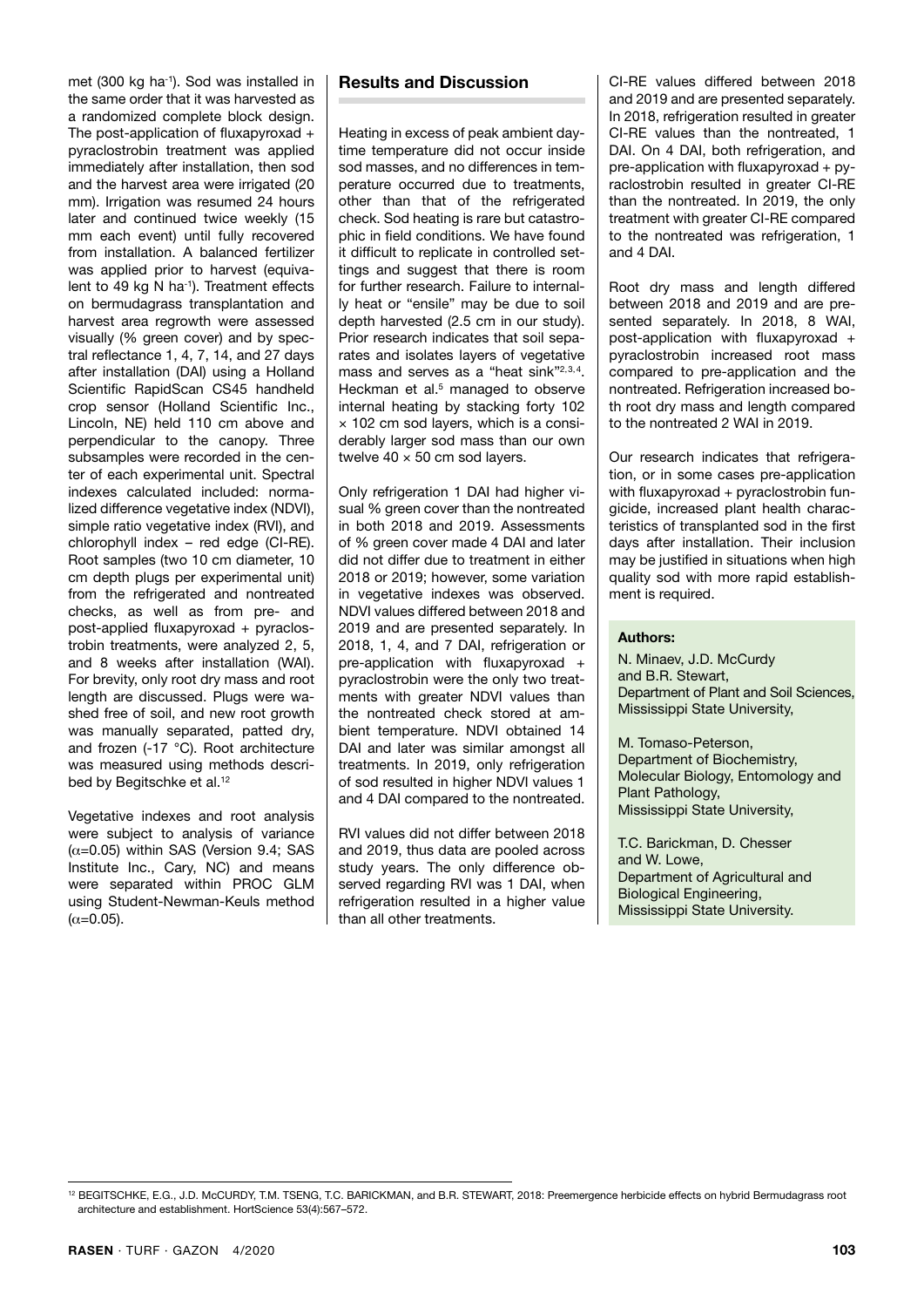# **Dark green color index to estimate nitrogen status on two turfgrass species**

# **Caturegli, L., M. Gaetani, M. Volterrani, S. Magni, A. Minelli and N. Grossi**

## **Introduction**

In recent years digital sensors have been successfully integrated on board Unmanned Aerial Vehicles (UAV) to assess crop vigor, vegetation coverage, and to quantify the "greenness" of foliage as indirect measurements of crop nitrogen status. The classical approach of precision agriculture has involved the use of multispectral sensors onboard UAV and the development of numerous vegetation indices associated with vegetation parameters, such as the mostly used Normalized Difference Vegetation Index (NDVI)<sup>1,2</sup>. However, the main negative issue when dealing with multi and hyper-spectral reflectance measuring tools is their high cost and complexity from the operational point of view. As a low-cost alternative, vegetation indices derived from Red Green Blue (RGB) cameras have been employed for remote sensing assessment, providing data on different stress conditions and species<sup>3</sup>. Digital images record information as amounts of RGB light emitted for each pixel of the image; however, the intensity of red and blue often alters how green an image appears. To simplify the interpretation of digital color data, recent studies have suggested converting RGB values to the more intuitive Hue, Saturation, and Brightness (HSB) color spectrum, and then into a single measure of dark green color, the Dark Green Color Index (DGCI). To facilitate the DGCI acquisition, also a smartphone application called FieldScout GreenIndex+ Turf (Spectrum Technologies, Inc., Aurora,

IL, USA -Spectrum Technologies, Inc. 2018) has been developed and tested<sup>4</sup>. The application (APP) captures images with a smartphone or tablet, calculates the DGCI, and shows a turfgrass quality visual rating<sup>5</sup>.

In this study NDVI acquired by a ground-based handheld crop sensor and by a multispectral camera mounted on board of a UAV have been compared with DGCI calculated from images taken with a commercial digital camera on board of a UAV, trying to quantify the color of turfgrass that had received different nitrogen (N) rates.

The objectives of the trial were to study an affordable easy-to-use tool evaluating the relationship among NDVI, DGCI and leaf nitrogen content on turfgrass.

# **Materials and Methods**

The trial was carried out in July 2017 in S. Piero a Grado, Pisa, at the Centre for Research on Turfgrass for Environment and Sports (CeRTES) of the Department of Agriculture, Food and Environment of the University of Pisa (43°40'N, 10°19'E, 6 m. a. s. l). The turfgrasses selected for the study were a mature turfgrass stand of bermudagrass (*Cynodon dactylon* [L.] Pers. (Linnaeus Persoon) variety dactylon x *Cynodon transvaalensis* Burtt-Davy) cultivar (cv) 'Patriot' and tall fescue (*Schedonorus phoenix* [Scop.] (Scopoli) Holub) cv 'Grande'. In order to create a linear nitrogen gradient, on June 2017 fertilization was carried out applying ammonium sulphate (21-0-0) with a rotary spreader. For tall fescue 8 nitrogen (N) rates, from 0 to 210 kg ha<sup>-1</sup> with increases of 30 kg ha<sup>-1</sup>. For bermudagrass, which tolerates higher doses of fertilizer, 11 N rates were applied, from 0 to 300 kg  $ha^{-1}$  with increases of 30 kg ha<sup>-1</sup>. The plot size was 3 m  $\times$  3 m, with 3 replications. In the entire experimental area identical maintenance practices were applied. The ground-based instrument used to acquire NDVI values was a Handheld Crop Sensor (HCS) (GreenSeeker, Model HSC-100, Trimble Navigation Unlimited, Sunnyvale, CA) while the remote sensed readings were collected with a UAV which was a VTOL (Vertical Take Off and Landing) DJI s900 hexacopter (DJI, Shenzhen, China) equipped with a digital commercial camera Sony Nex 5 (Sony, Surrey, United Kingdom) and a lightweight multispectral sensor MAIA S2 (SAL Engineering, Modena Italy; EOPTIS, Trento, Italy). In the same day as the ground NDVI and the NDVI by the multispectral camera readings were acquired, the digital camera recorded UAS derived imagery RGB images above the interested area, always in a zenithal plane. To simplify the interpretation of data, RGB values were converted into HSB values, using the method suggested by  $5$ , to finally calculate the DGCI. DGCI value is on a scale from 0 (very yellow) to 1 (dark green)<sup>6</sup>. DGCI was calculated as:

*DGCI = [((Hue) – 60)/60 + (1 – (Saturation)) + (1 – (Brightness))]/3*

<sup>1</sup> JIANG, Y. and R.N. CARROW, 2007: Broadband spectral reflectance models of turfgrass species and cultivars to drought stress. Crop Science 47: 1611-1618.

<sup>&</sup>lt;sup>2</sup> CATUREGLI L., M. CORNIGLIA, N. GAETANI, S. GROSSI, M. MAGNI, L. MIGLIAZZI, M. ANGELINI et al., 2016: Unmanned Aerial Vehicle to estimate nitrogen status of turfgrasses. PLOS ONE. 11(6), e0158268. doi:10.1371/journal.pone.0158268.

<sup>3</sup> VERGARA-DÍAZ, O., M.A. ZAMAN-ALLAH, B. MASUKA, A. HORNERO, P. ZARCO-TEJADA, B.M. PRASANNA, J.E. CAIRNS and J.L. ARAUS, 2016: A novel remote sensing approach for prediction of maize yield under different conditions of nitrogen fertilization. Frontiers in Plant Science 7:666. doi: 10.3389/fpls.2016.00666.

<sup>4</sup> XIONG, X., G.E. BELL, J.B. SOLIE, M.W. SMITH and B. MARTIN, 2007: Bermudagrass seasonal responses to nitrogen fertilization and irrigation detected using optical sensing. Crop Science 47 (4): 1603-1610.

<sup>5</sup> KARCHER, D.E. and M.D. RICHARDSON, 2003: Quantifying turfgrass color using digital image analysis. Crop Science 43: 943-951.

<sup>&</sup>lt;sup>6</sup> RHEZALI, A. and R. LAHLALI, 2017: Nitrogen (N) mineral nutrition and imaging sensors for determining N status and requirements of maize. Journal of Imaging 3(4): 51.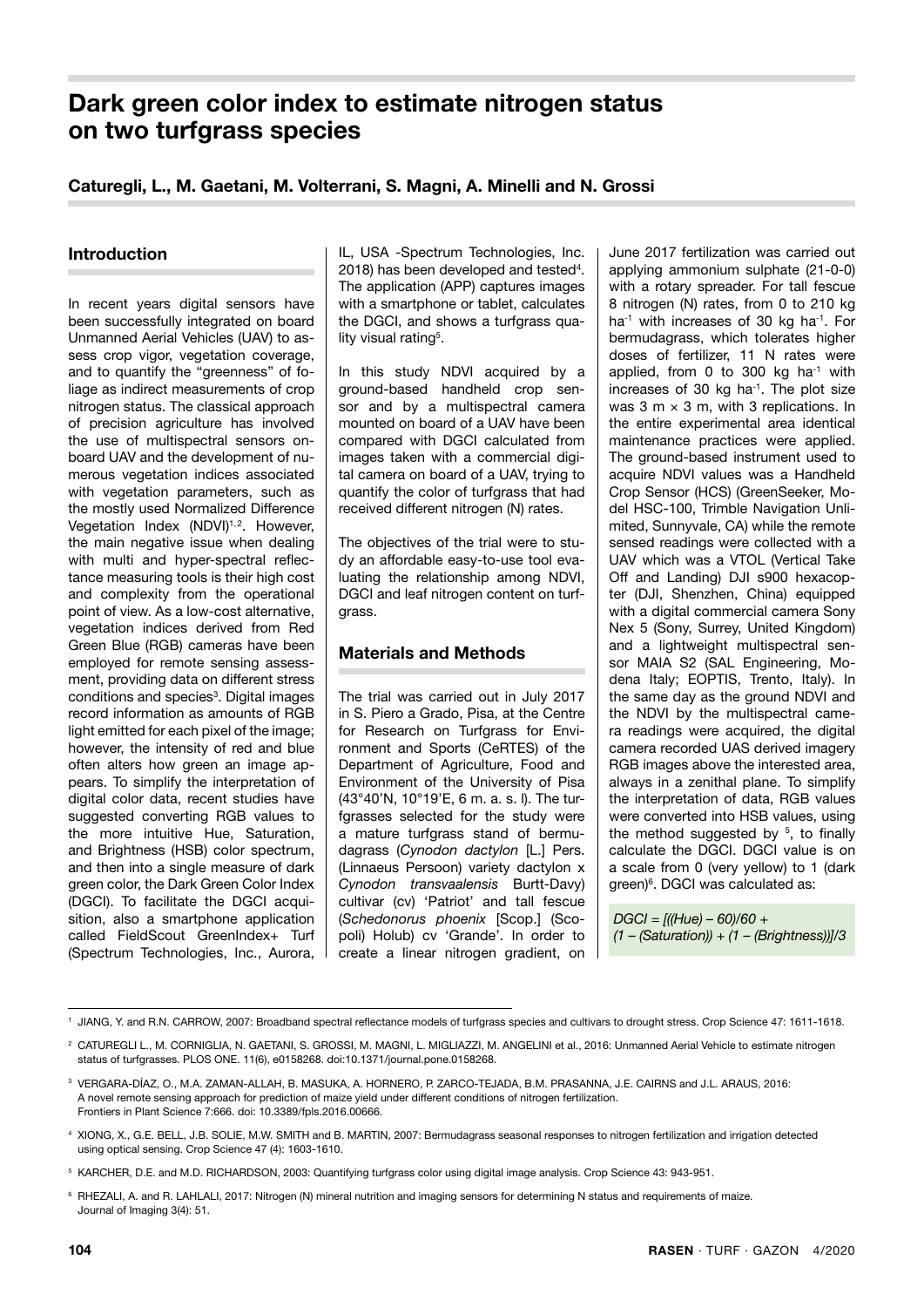The correlations between the two different NDVI reading methods (groundbased sensing with a HCS and remote sensing with UAV) and DGCI were studied using CoStat software (CoHort, Monterey, CA, USA).

# **Results and Discussion**

Comparing DGCI and all the measured parameters in bermudagrass, the index was significantly correlated with Color intensity, Quality and Plant Water Content (PWC) with *r* values ranging between 0.83 for color intensity and 0.84 for turfgrass quality and PWC (Table 1). Observing the correlations, also in tall fescue DGCI was highly correlated with all the measured parameters with *r* values ranging between 0.92 for DGCI-Quality, 0.98 for DGCI-PWC, and 0.95 for DGCI-turfgrass color.

Previous reports by  $^7$  and  $^8$  also indicated this trend of values between DGCI and turfgrass quality and turfgrass color. As in our study also in the report by<sup>8</sup>, the association between DGCI and turfgrass quality in tall fescue showed higher *r* values than the same association in bermudagrass. As for the turfgrass color,  $7$  also studied the relationship between visual color rating and DGCI, with higher Pearson correlation coefficient in tall fescue than bermudagrass. Moreover, as also demonstrated by 7, DGCI values were linearly associated with both NDVI (GreenSeeker and UAV) in both species and with clippings N content.

Thus, DGCI values could predict the average nitrogen concentrations of tall fescue and bermudagrass hybrid clippings in different plots and with different application rates. The close association between DGCI and leaf nitrogen therefore provided an additional tool for the assessment of leaf nitrogen

| r                   | Color<br>intens.<br>$(1-9)$ | Quality<br>$(1-9)$ | <b>PWC</b><br>(% )           | <b>NDVI</b><br>GS | <b>NDVI</b><br><b>UAV</b> | <b>DGCI</b> |
|---------------------|-----------------------------|--------------------|------------------------------|-------------------|---------------------------|-------------|
| a) Bermudagrass     |                             |                    |                              |                   |                           |             |
| N clipping (%)      | 0.97                        | 0.97               | 0.95                         | 0.94              | 0.92                      | 0.86        |
| Color intens. (1-9) |                             | 0.94               | 0.99                         | 0.94              | 0.94                      | 0.83        |
| Quality (1-9)       |                             |                    | 0.97                         | 0.97              | 0.94                      | 0.84        |
| <b>PWC (%)</b>      |                             |                    |                              | 0.92              | 0.92                      | 0.84        |
| NDVI GS (780,660)   |                             |                    | $\qquad \qquad \blacksquare$ | -                 | 0.96                      | 0.91        |
| NDVI UAV (830,660)  |                             |                    |                              |                   |                           | 0.85        |
| b) Tall fescue      |                             |                    |                              |                   |                           |             |
| N clipping $(\%)$   | 0.99                        | 0.99               | 0.99                         | 0.95              | 0.94                      | 0.95        |
| Color intens. (1-9) |                             | 0.99               | 0.99                         | 0.96              | 0.95                      | 0.95        |
| Quality (1-9)       |                             |                    | 0.98                         | 0.94              | 0.93                      | 0.92        |
| <b>PWC (%)</b>      |                             |                    |                              | 0.98              | 0.98                      | 0.98        |
| <b>NDVI GS</b>      |                             |                    |                              |                   | 0.99                      | 0.95        |
| <b>NDVI UAV</b>     |                             |                    |                              |                   |                           | 0.96        |

Tab. 1: Pearson product-moment correlation coefficients (*r*) among Clipping nitrogen content, Color intensity , Quality, Plant Water Content (PWC), NDVI measured with a handheld crop sensor (GreenSeeker – GS) and NDVI measured with multispectral camera mounted on an unmanned aerial vehicle (UAV) and dark green color index (DGCI) on a) bermudagrass; b) tall fescue. For each species correlation coefficients are calculated across all entries.

content. Our research was consistent with previous work by <sup>5</sup> who found that DGCI values were able to differentiate among turfgrass cultivars receiving various N treatments. Frequently raters ranked the turf plots similarly although differences in color existed. Therefore, visual color rating remains a valid evaluation tool if data are not compared across raters. However, the accuracy of DGCI, as demonstrated in previous studies, enables researchers to record reflected turfgrass color on a standardized scale rather than using arbitrary rating values.

More research is required on this technology and on the Smartphone APP FieldScout GreenIndex+ Turf (Spectrum Technologies, Inc., Aurora, IL, USA) to study and overcome possible discrepancies between the APP and the Smartphone camera.

#### **Authors:**

Lisa Caturegli\*, Monica Gaetani, Marco Volterrani, Simone Magni and Nicola Grossi, Department of Agriculture, Food and Environment, University of Pisa, Pisa, Italy,

Alberto Minelli, Department of Agricultural and Food Sciences, University of Bologna, Bologna, Italy.

\*Corresponding author E-Mail: lisa.caturegli@gmail.com

<sup>7</sup> ZHANG, C. and J.M. KOVACS, 2012: The application of small unmanned aerial systems for precision agriculture: a review. Precision Agriculture 13: 693-712.

<sup>&</sup>lt;sup>8</sup> LEINAUER, B., D.M. VANLEEUWEN, M. SERENA, M. SCHIAVON and E. SEVOSTIANOVA, 2014: Digital image analysis and spectral reflectance to determine turfgrass quality. Agronomy Journal 106 (5): 1787-1794.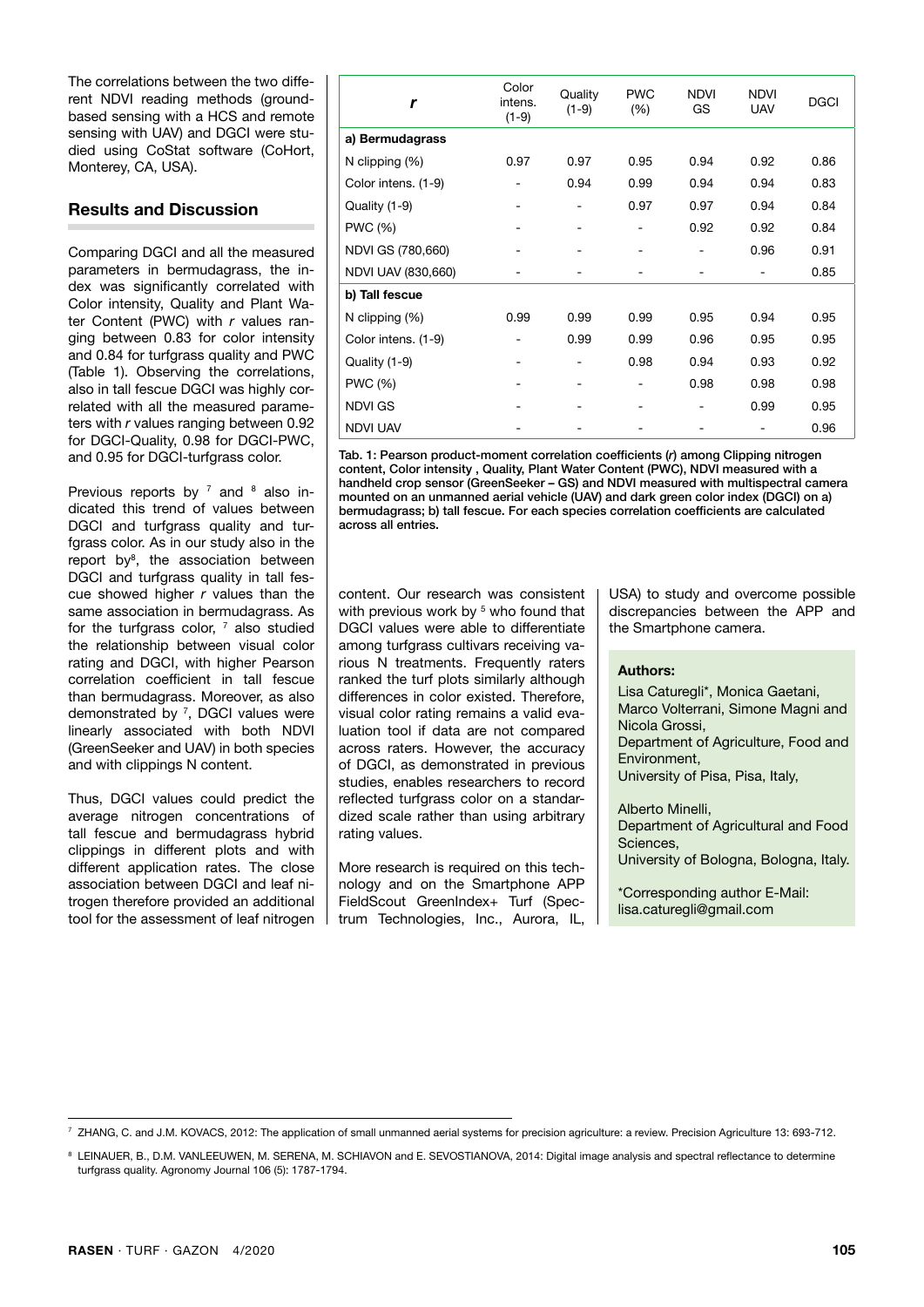# **Optimizing turfgrass fertilization to reduce nitrogen losses through leaching**

# **Côté, L and G. Grégoire**

# **Introduction**

Turfgrass-covered surfaces provide many benefits such as absorption of contaminants and reduction of urban heat islands<sup>1</sup>, but some question the environmental impacts of different practices related to their maintenance, such as nutrient losses from fertilizers<sup>2</sup>. Several Canadian municipalities have adopted measures to control the use of turfarass fertilizers on their territories, but these measures are generally incomplete and sometimes even inadequate3. In a previous research, we showed that phosphorus losses in runoff were lower in fertilized plots compared to unfertilized plots when following good fertilization practices<sup>4</sup>. However, in this same experiment, losses in nitrate-N through leaching were higher in fertilized plots compared to the unfertilized control. While these losses were relatively small (between 2-4% of the applied N), we hypothesized they can be further reduced by controlling different factors influencing N losses, such as source, rate and fractioning<sup>5,6,7</sup>.

# **Materials and Methods**

A greenhouse experiment was initiated in February 2019 in which Kentucky bluegrass (*Poa pratensis* L.) was seeded in pots lined with a plastic bag (TP49CH mini-forestry pots, Stuewe & Sons, inc., Tangent, Oregon, USA)



Fig. 1: Average nitrate-N concentration (in mg L<sup>-1</sup>) in leachate following the application of different N sources to turf regardless of the rate and fractioning during seven weeks in the loam (A) and in the sand (B).

either on a sandy (80% sand, 20% peat moss) or a loamy (St-Nicolas schist loam) soil. After a 3 week grow-in period, different fertilization treatments were applied in a factorial experiment consisting of eight fertilizers sources (urea, Polyon® 8 and 12 weeks release, Duration® 45 and 90 days release, XCU®, corn gluten meal (CGM) and UFLEXX®) and five nitrogen rates  $(25, 50, 100, 150, and 250,$  kg N ha<sup>-1</sup> yr<sup>-1</sup>) split in either 1 or 2 applications. Thus, a total of 84 different treatments (8 fertilizer sources X 5 rates X 2 fractioning,

- <sup>3</sup> BOUCHARD, K, 2011: Gestion des engrais et des pesticides au Québec: Études de cas et perspectives. Centre Universitaire de Formation en Environnement, Université de Sherbrooke. 79p.
- 4 GRÉGOIRE, G., C. BAJZAK and Y. DESJARDINS, 2017: Projet de recherche sur l'impact de la fertilisation des pelouses sur les pertes en éléments nutritifs par lessivage et ruissellement. Centre de recherche en Horticulture Faculté des Sciences de l'Agriculture et de l'Alimentation, Université Laval, 33 p.
- 5 GUILLARD, K. and K.L. KOPP, 2004: Nitrogen fertilizer form and associated nitrate leaching from cool-season lawn turf. Journal of Environmental Quality, 33: 6.
- <sup>6</sup> BARTON, L. and T.D. COLMER, 2006: Irrigation and fertiliser strategies for minimising nitrogen leaching from turfgrass. Agricultural Water Management, 80(1-3): 160-175.
- 7 CAREY, R.O., G.J. HOCHMUTH, C.J. MARTINEZ, T.H. BOYER, V.D. NAIR, M.D. DUKES, G.S. TOOR, A.L. SHOBER, J.L. CISAR, L.E. TRENHOLM and J.B. SARTAIN, 2012: A review of turfgrass fertilizer management practices: Implications for urban water quality. Hort.Technology 22(3): 280-291.

STEINKE, K., E.H. ERVIN, F.R. HIGGINSON and P.E. McMAUGH, 2013: Turfgrass benefits and issues. In: Turfgrass:biology, use, and management. Madison, WI, American Society of Agronomy.

<sup>&</sup>lt;sup>2</sup> LAWNICZAK, A.E., J. ZBIERSKA, B. NOWAK, K. ACHTENBERG, A. GRZE KOWIAK and K. KANAS, 2016: Impact of agriculture and land use on nitrate contamination in groundwater and running waters in central-west Poland. Environmental Monitoring and Assessment, 188(3): 172.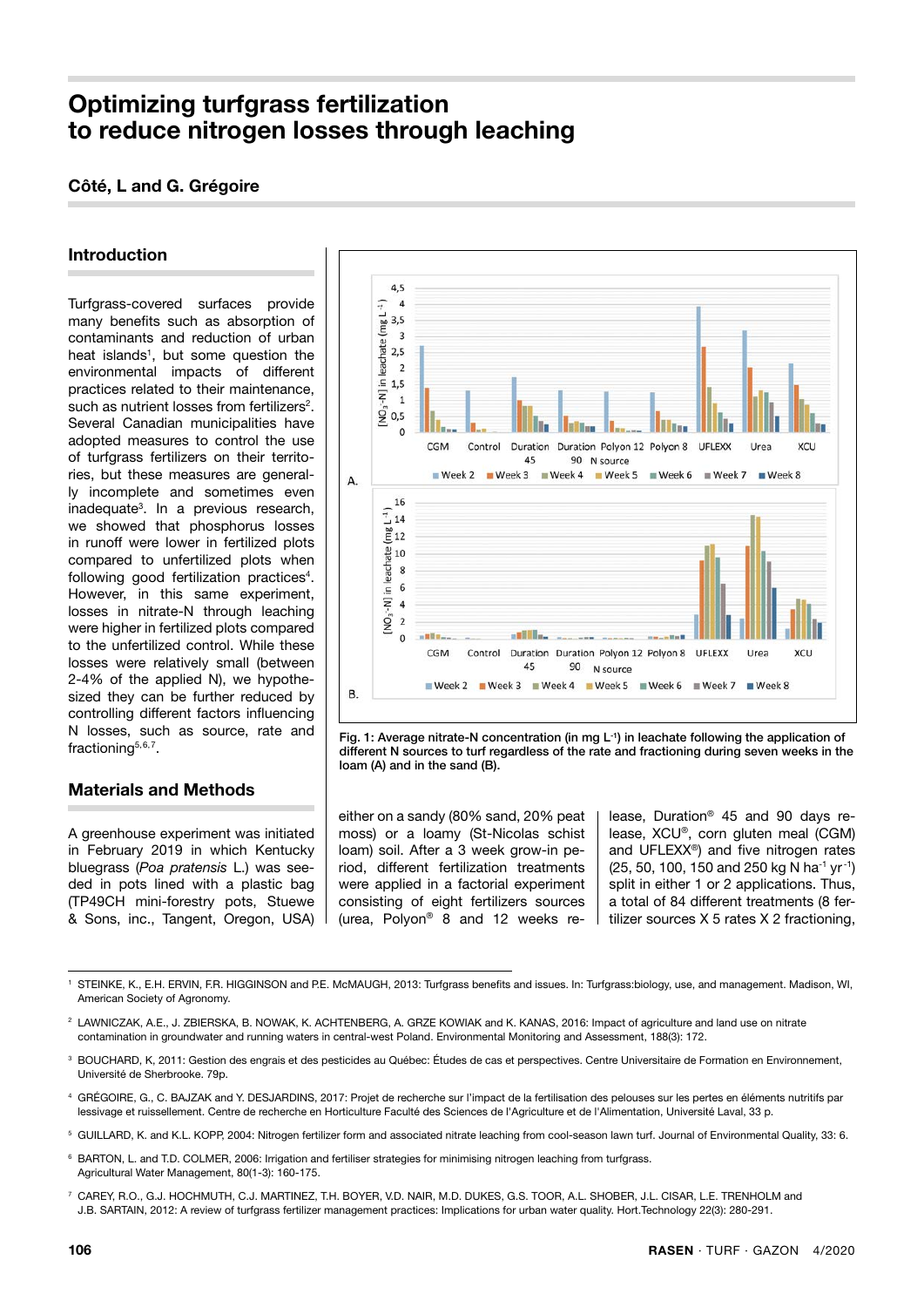plus 4 unfertilized control) were tested as a completely randomized design with four replicates, and two 8-week runs were performed for each soil texture. Turfgrass was irrigated once per week with 250 ml (for sand) or 350 ml (for loam) of water per pot, in order to induce a leaching event. Leachate was collected in a 50 ml sterile polypropylene centrifuge tube (VWRTM, Radnor, Pennsylvania, USA) fixed to the bottom of each pot and transferred into a 2 ml plastic tube (Simport Scientific, Beloeil, Quebec, Canada). Leachate content in  $NO<sub>3</sub>-N$  was then determined by the second derivative visible spectroscopy technique for nitrate<sup>8</sup> using a Epoch<sup>TM</sup> 2 Microplate Spectrophotometer (BioTek Instruments inc., Winooski, Vermont USA). Turfgrass visual quality was evaluated weekly on a 1 to 9 scale (1= low quality,  $9 =$  high quality,  $6 =$  acceptable quality). Finally, at the end of each run, above-ground biomass was harvested and dried at 60 °C for 48 hours in order to determine total N content of turf with an adaptation of Kjeldahl procedure<sup>9</sup>; total nitrogen content of each sample was measured by colorimetry.

# **Results and Discussion**

Our results show that, in both soil types, using only one application (instead of 2) and applying higher N rates resulted in higher  $NO<sub>3</sub>-N$  losses through leaching (data not shown). Effect of treatments were similar for both soil types, but  $NO<sub>3</sub>$ -N losses were generally higher in the sand. Regardless of the treatment, losses were higher at the

beginning of the loam experiment, probably because of rapid N mineralization from the organic matter caused by soil manipulation. However, by the third week, losses were lower than 1 mg L-1 of NO<sub>3</sub>-N for all treatments except for urea, UFLEXX® and XCU®. In addition to these high losses (up to almost 4 mg L-1), urea and UFLEXX® caused turf phytotoxicity at rates from 100 to 250 kg N ha<sup>-1</sup> (data not shown). UFLEXX<sup>®</sup> and urea also resulted in phytotoxicity in the sand in addition to resulting in the highest  $NO<sub>3</sub>$ -N losses (between 11 to 14 mg  $L^{-1}$ ) which exceeded the 10 mg  $L^{-1}$  threshold for  $NO<sub>3</sub>-N$  concentration allowed in potable water<sup>10</sup>. Although Duration 90® and Polyon 12® generated low  $NO<sub>3</sub>-N$  losses in the sand, they also resulted in unacceptable visual quality throughout the experiment. Polyon 8® and Duration 45® both resulted in acceptable turf quality in the sand, but only at the high nitrogen rate (250 kg N ha<sup>-1</sup>). Turfgrass grown in sand and fertilized with corn gluten meal at rates from 100 to 250 kg N ha<sup>-1</sup> had relatively low  $NO<sub>3</sub>-N$  losses combined with a high visual quality. Few differences in turf quality were observed in the loam, with most treatments resulting in acceptable quality. The 20 best fertilization treatments for each soil type will be selected for a subsequent 20-week trial in order to measure long-term  $NO<sub>3</sub>-N$  leaching losses. Results from this experiment will help turfgrass managers select the optimal fertilization strategy for their soil type in order to obtain a high-quality surface while reducing underground water contamination by nitrogen from fertilizers.

#### **Authors:**

Laura Côté and Guillaume Grégoire, Centre de recherche en innovation sur les végétaux, Département de phytologie, Université Laval, Québec, Canada.

<sup>8</sup> FERREE, M.A. and R.D. SHANNON, 2001: Evaluation of a second derivative UV/visible spectroscopy technique for nitrate and total nitrogen analysis of wastewater samples. Water Research, 35(1): 327-332.

<sup>9</sup> HACH, C.C. et al., 1985: A powerful kjeldahl nitrogen method using peroxymonosulfuric acid. Journal of Agricultural and Food Chemistry 33(6): 1117-1123.

<sup>10</sup> SANTÉ CANADA, 2013: Le nitrate et le nitrite, Gouvernement du Canada. Recommandations pour la qualité de l'eau potable au Canada: document technique, 131 p.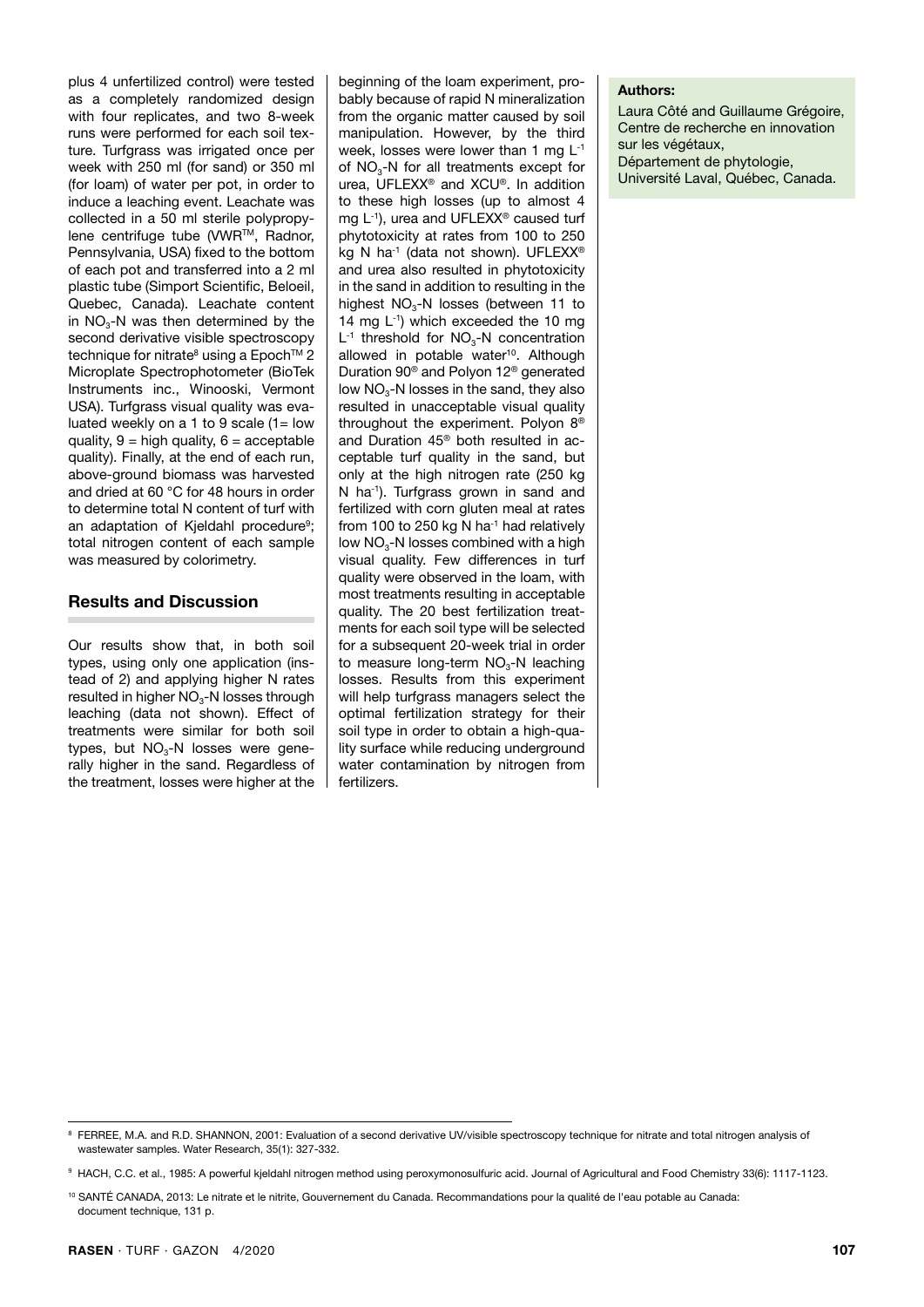# **Nitrogen rate, irrigation and rainfall impacts on groundwater nitrate levels in sandy coastal golf courses**

# **Petrovic, A.M., T.C. Cambareri, L.J. Barnes and S. Cohen**

## **Introduction**

There has been a serious concern over fertilizer nitrogen (N) applied to turfgrass areas affecting groundwater quality in sandy coastal areas since the 1970's<sup>1</sup>. Since the 1970's there has been an extensive amount of small-scale research studies<sup>2</sup> that determined the major factors that contribute to excessive nitrate-N leaching from turfgrass ecosystems including: soil texture, soluble N application rate, irrigation and application season. There are, however limited data on large scale groundwater monitoring of turfgrass sites such as golf courses that are related to management inputs including N application, irrigation amounts and climatic factors such as evapotranspiration rates (ET) and precipitation. There also have been land use regulations limiting the amount of fertilized turfgrass in coastal area in the USA like Cape Cod, MA and Long Island, NY. The regulations assume a linear relationship between the amounts of N applied and amount of N leached. The purpose of this study is to evaluate the long-term impact of yearly variations in N application rate, irrigation amounts and seasonal precipitation on groundwater quality on golf courses in critical groundwater recharge areas prone to nitrate and pesticide contamination.

# **Materials and Methods**

Two golf courses, The Bridge (TB) and Sebonack Golf Club (SGC), in this study are in eastern Long Island, NY with systematic groundwater monitoring for  $NO<sub>3</sub>-N$  and pesticides as part of the permitting and approval process. Each golf course is required to follow best management practices (BMP) to reduce the likelihood of groundwater contamination including limitations on amount, rate, source and timing of N applications as well as controlled irrigation based on on-site ET measurements. Both sites are located on the Laurentide terminal moraine comprised of moderately permeable sandy till, poorly sorted mixture of clay, sand, gravel and boulders transitioning to a well-sorted highly permeable deposit of fine to coarse sands. The hydraulic conductivity ranges from 40 to 90 m/d. TB is located high on the moraine with a depth to groundwater of approximately 45 m and the SGC is located on a lower peninsula abutting the ocean with a depth to groundwater of approximately 8 m. Greens and tees are constructed with USGA recommended sandpeat rootzone. Fairways (Carver sand and loamy sand) were amended with onsite composted organic debris from land clearing (SGC) or composted yard waste (TB). The monitoring wells were placed down gradient of large fertilized areas and the  $NO<sub>3</sub>$ -N data used in this study is from 7 wells at TB and 5 wells at SGC. The monitoring frequency was initially quarterly but is now semi-annual. Monitoring commenced during construction, 2001 at TB and in 2005 at SGC. Groundwater well samples are iced, overnight delivered to the certified testing laboratory (initially Under Writers Laboratory, now Eurofin Laboratory of South Bend, IN) and tested for  $NO<sub>3</sub>$ -N and TKN using USEPA standard methods, only  $NO<sub>3</sub>$ -N data will be discussed. Each golf course applied low single rate N application (5 kg/ha in some cases) of controlled release N sources and/or natural organic fertilizers. Irrigation was based on daily estimated ET from onsite weather data collected and adjusted for larger rainfall events >19 mm for net ET. With very few exceptions, yearly irrigation was always < net ET. Yearly irrigation use varied slightly and was not related to  $NO<sub>3</sub>$ -N levels observed in groundwater monitoring wells.

# **Results and Discussion**

The N fertilization program at TB on 16.6 ha was initially high in the first 4 yrs (maximum of 3,931 kg), to a low of 746 kg with a 17 yr average of 1,500 kg or 90 kg N/ha/yr on greens/tees and fairways. SGC fertilization program on 22.7 ha (not including greens are lined and not linked to groundwater) had its highest annual N application of 3,120 kg to a low of 1,151 kg with a 13 yr average of 2,107 kg or 93 kg N/ha/yr on tees and fairways. Even with a two to four-fold difference in the yearly N application rate (Figure 1), there is no relationship between the total yearly N applications and the yearly average NO3-N concentration in groundwater monitoring wells at both golf courses  $(R<sup>2</sup>=0.0095)$ .

In general, SGC had both higher N applications and higher  $NO<sub>3</sub>-N$  concentrations in groundwater than TB but now each is below the target goal of 2 mg/L of  $NO<sub>3</sub>-N$ . Others have found an increase of from  $55\%$  to 6-fold<sup>3</sup> in the amount of applied N that leached when N rates were tripled depending on soil to a 7-fold<sup>4</sup> increase when N rates were 4 times higher. These studies applied annual N rates 3 to 4 times higher than in our study while also using highly water-soluble sources. The linear regression lines in Figure 1 show how in one

<sup>1</sup> PETROVIC, A.M., 1990: The fate of nitrogenous fertilizers applied to turfgrass. J. Environmental Quality 19:1-14.

<sup>&</sup>lt;sup>2</sup> PETROVIC, A.M. and Z.M. Easton, 2005: The Role of Turfgrass Management in the Water Quality of Urban Environments. Intern. Turfgrass Soc. Res. J. 10:55-69.

<sup>3</sup> BRAUEN, S.E. and G.K. STAHNKE, 1995: Leaching of nitrate from sand putting greens. USGA Green Sec. Rec. 33(1): p. 29-32.

<sup>4</sup> KOPP, K.L. and K. GUILLARD, 2005: Clipping contributions to nitrate leaching from creeping bentgrass under varying irrigation and N rates. Int. Turfgrass Soc. Res. J. 10(Part 1): p. 80-85.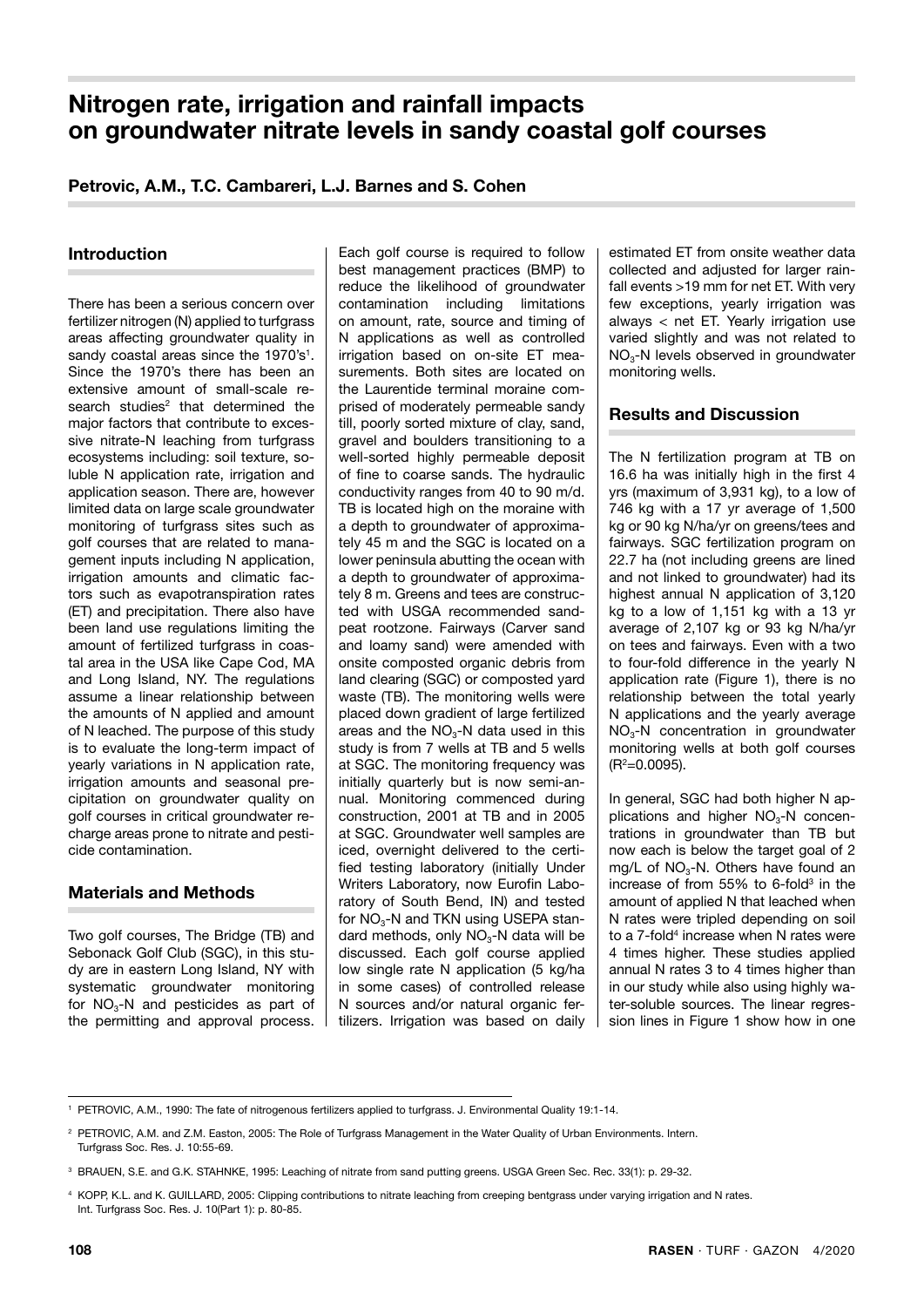

Fig. 1: Yearly average groundwater NO<sub>3</sub>-N conc (mg/L) verses yearly fertilizer N application rate (kg/yr).

case (TB) there is a slight increase in  $NO<sub>3</sub>-N$  levels in groundwater ( $R<sup>2</sup>=0.69$ ) over time but not at the other course. Multiple regression analysis of TB results indicates a relationship between  $NO<sub>3</sub> - N$  concentration and time and mass of applied N fertilizer:  $[N] = 1.76$ – 0.0006063 x N Mass – 0.114 x Yr (1 through 18) + 0.000104  $\times$  N Mass  $\times$ Yr ( $R^2 = 0.74$ ; p value=0.0004; F ratio = 12.5). The Bridge data did not provide a satisfactory relationship among the same parameters; rather, there were acceptable relationships between the dependent variable, nitrate-N, and the two pairs of independent variables, mass of N applied and precipitation and time (number of years) and precipitation. In some cases, it has been shown during the establishment phase to have the greatest amount of  $NO<sub>3</sub>$ -N leaching<sup>5</sup>. However, if high rates of N (245 kg N/ ha/yr) were applied in 12 yr study, more  $NO<sub>3</sub>$ -N leaching occur with time<sup>6</sup> than at a lower rate. The 7-month growing season precipitation amounts followed the NO3-N levels in the groundwater monitoring wells at SGC (Figure 2).

The results of this study clearly show that on golf courses in sandy critical groundwater recharge areas prone to nitrate



Fig. 2: Precipitation (mm) over 7 month Growing Period and Average Nitrate-N Concentrations (mg/l) by Year at the Sebonack GC.

and pesticide contamination that follow BMP for N fertilization, the amount of N applied is not related to  $NO<sub>3</sub>-N$  levels in groundwater. Growing season rainfall amounts more closely followed  $NO<sub>3</sub>-N$ levels in groundwater, thus abnormally high rainfall can result in higher  $NO<sub>3</sub>-N$ levels in the groundwater. Implementing fertilizer BMP can be very effective in protecting groundwater quality.

#### **Authors:**

A. Martin Petrovic, Cornell University, Thomas C. Cambareri, Sole Source Consulting LLC,

La Jan Barnes and Stuart Cohen, Environmental & Turf Services, Inc.

<sup>5</sup> EASTON, Z.M. and A.M. PETROVIC, 2004: Fertilizer source effect on ground and surface water quality in drainage from turfgrass. J. Environ. Qual. 33(2):p. 645-655.

<sup>6</sup> FRANK, K.W., J.R. CRUM, R.N. CALHOUN and K.M. O'REILLY, 2006: The fate of nitrogen applied to a mature Kentucky bluegrass turf. Crop Sci. 46(1): p. 209-215.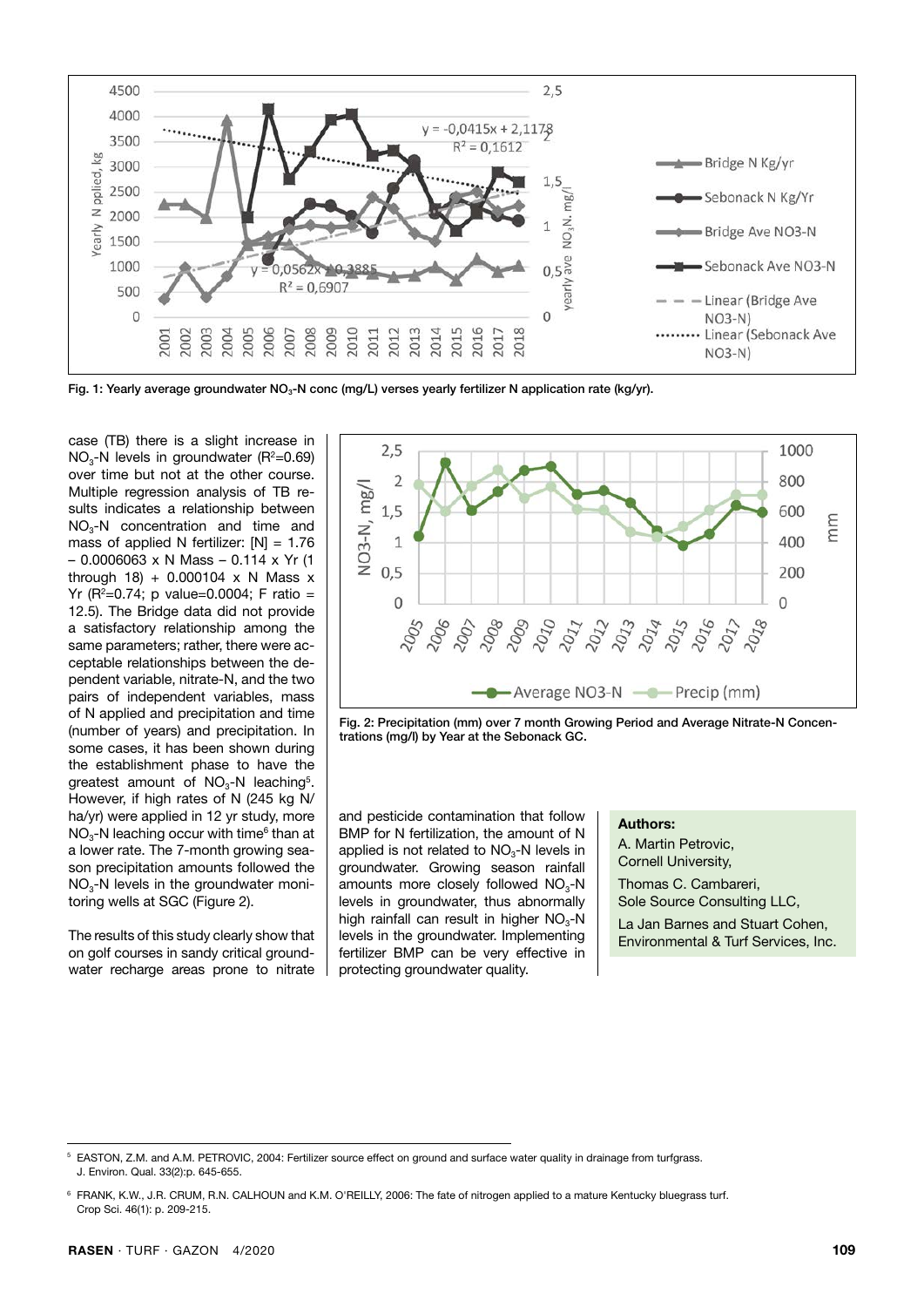# **Validation of the MLSN guideline for soil phosphorus on golf course putting greens**

**Hesselsøe, K.J., K. Sintorn, K. Donkers, N. Dokkuma, Y. Chen, T. Pettersen, W. Pramässing, M. Woods, D. Cleaver, A.F. Øgaard, T. Krogstad and T.S. Aamlid**

## **Introduction**

Eutrophication of freshwater ponds and lakes caused by excessive phosphorus (P) in leakage or surface runoff and the fact that P is the plant nutrient of which the world's mineral resources are most limited, call for less and more targeted use of P in turfgrass systems.

Currently, there is no European standard for turfgrass fertilization as a function of the soil's content of plant available P. Some consultants and greenkeepers have adopted the American SLAN-recommendation (Sufficiency Level of Available Nutrient) which prescibes soil-P levels similar to those recommended for agricultural crops. The SLAN-guideline for turfgrass recommends to keep soil P level above 54 mg P/kg dry soil using Mehlich-3 extraction<sup>1</sup>.

Minimum Level of Sustainable Nutrition (MLSN)<sup>2</sup> is a method for soil test interpretation and fertilizer recommendations based on data from more than 17000 individual soil samples analyzed by the Mehlich-3 soil extraction method, taken around the world from good performing turfgrass areas. Because all these samples were from well performing turf, the expectation were, that the nutrient levels in these soils were sufficient. The data were filtered to remove soils with high CEC (which is not so relevant for P since it is taken up as anions) and high or low pH to reach a total of approx. 3500 soil tests. MLSN guidelines were developed by fitting a log-logistic distribution to these data. For P, the MLSN guideline in the range 18-21 mg P/kg dry soil was selected as the value at which the probability for a random sample having a value less than or equal to this value is less than 10%.

Scandinavian Precision Fertilization<sup>3</sup> (SPF) is a method for turfgrass fertilization widely used at golf courses in the Nordic countries. This method focuses on fertilizing with all nutrients at a constant ratio to N equivalent to that found in plant tissue and disregards soil analyses. For P the recommendation is to apply 12% of the annual N input regardless of soil P level.

Although this is a safe method, it is likely to result in redundant P applications, and thus environmental and economic losses, on soils high in plant available P.

The objective of this research was to compare P-fertilization of golf course putting greens according to SLAN, MLSN and SPF guidelines. Specifically, we want to explore in five countries representing various climates, soils, turfgrass species and management practices, the implications for turf quality and fertilizer costs over a four year period by switching from SLAN or SPF to MLSN fertilization.

# **Materials and Methods**

The field experiments were conducted on: a red fescue (*Festuca rubra*)/ colonial bentgrass (*Agrostis capillaris*) green at Princenbosch Golf Club in The Netherlands, an annual bluegrass (*Poa annua*)/creeping bentgrass (*Agrostis stolonifera*) green at Falkenberg Golf Club in Sweden, a creeping bentgrass green at Jingshan Lake Golf Club in Beijing, China, an annual bluegrass/ creeping bentgrass green at Dütetal Golf Club in Germany and a creeping bentgrass green at the NIBIO turfgrass research centre Landvik in Norway. The trials were laid out in June 2017 (Dütetal GC: December 2017) on greens with relatively low P values (Table 1). The experimental design was a 4 x 4 Latin square with the following treatments: (1) No P fertilization; (2) Monthly P fertilization according to MSLN guidelines; (3) Monthly P fertilization according to SPF guidelines and (4) Monthly P fertilization according to SLAN guidelines. The monthly inputs of P were given as liquid applications of triple superphosphate (triple superphosphate Opti-P 0-20-0; Yara, Norway) in an application volume of 800 L/ha. For June-October 2017 the monthly inputs of P in treatments 2 and 4 were calculated from the soil analyses taken in June 2017 (Table 1); in later years, the monthly inputs April – October were calculated from the soil samples taken in the end of the previous growing season in November (at least four weeks after the latest application of P). All soil analyses were shipped to a soil lab at the Norwegian University of Life Sciences. The annual P-rates in treatments 2-4 were further adjusted to account for the annual removal of P in turfgrass clippings. assuming a P/N ratio of 12% and that the entire N input was removed in clippings. The entire experimental area was at least monthly fertilized with a NK fertilizer, also providing Mg, Ca, S and micronutrients. The annual N rate varies from 6 g N/m2 on the fescue green in the Netherlands to 21 g N/m<sup>2</sup> on the annual bluegrass/creeping bentgrass greens in Sweden and Germany.

<sup>1</sup> CARROW, R.N., L. STOWELL, W. GELERNTER, S. DAVIS, R.R. DUNCAN and J. SKORULSKI, 2004: Clarifying soil testing: III. SLAN sufficiency ranges and recommendations. Golf Course Management 72(1): 194-198.

<sup>&</sup>lt;sup>2</sup> WOODS, M.S., L.J. STOWELL and W.D. GELERNTER, 2014: Just what the grass requires. Using minimum levels for sustainable nutrition. Golf Course Management 82(1): 132-136, 138.

<sup>3</sup> ERICSSON, T., K. BLOMBÄCK and A. KVALBEIN, 2010: Precision fertilization – from theory to practice. Handbook. www.sterf.org. Accessed 16 December 2019.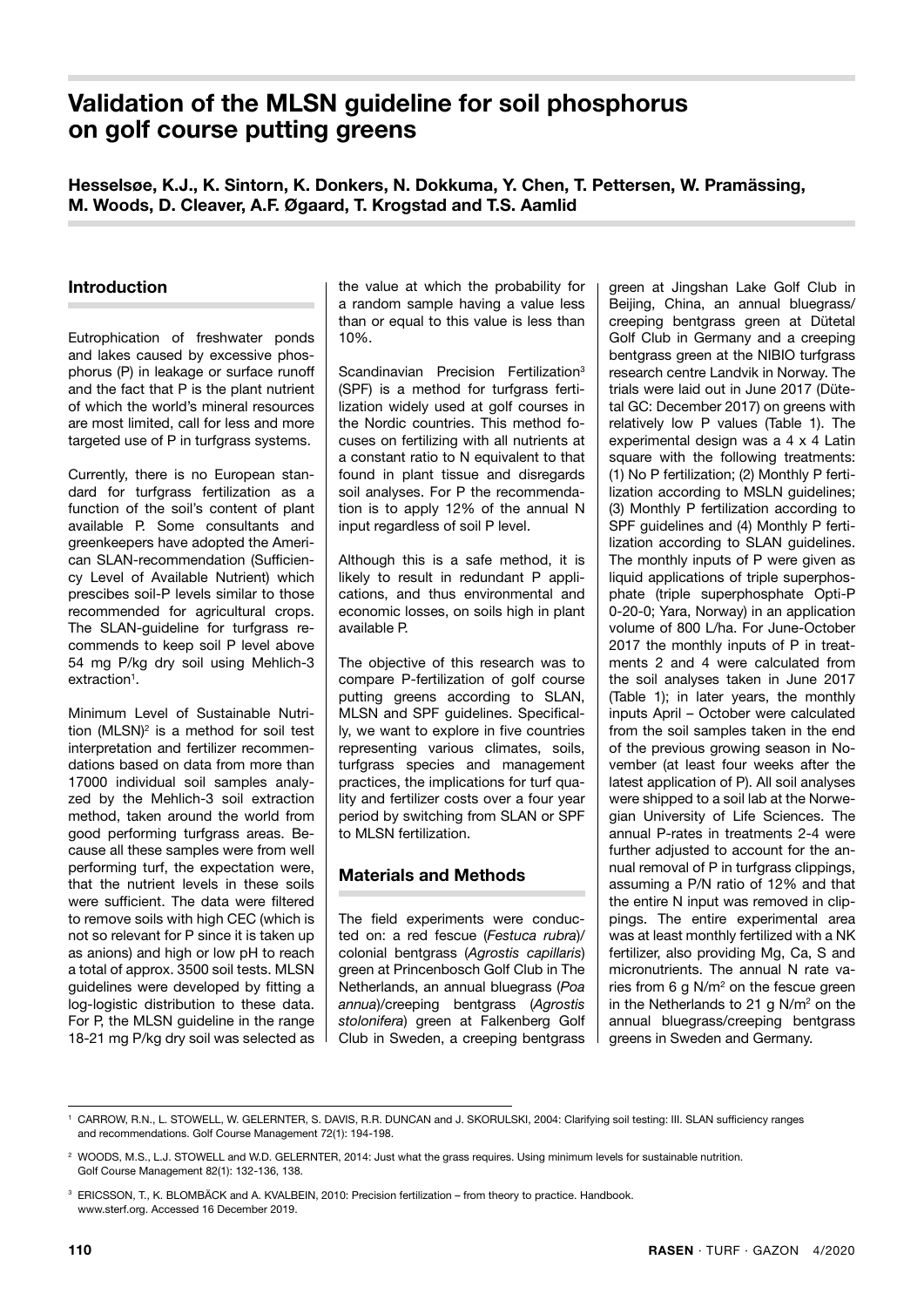|                           |                    | Start values (0-20 cm soil depth) |                          |  |  |
|---------------------------|--------------------|-----------------------------------|--------------------------|--|--|
| <b>Experimental site</b>  | Green type         | pH                                | Soil P value (Mehlich-3) |  |  |
|                           | (H <sub>2</sub> O) |                                   | mg P/kg dry soil         |  |  |
| Princenbosch, Netherlands | <b>USGA</b>        | 6.3                               | 6                        |  |  |
| Falkenberg, Sweden        | Push-up            | 6.0                               | 33                       |  |  |
| Jingshan Lake, China      | <b>USGA</b>        | 8.3                               | 6                        |  |  |
| Dütetal, Germany          | USGA               | 6.7                               | 15                       |  |  |
| Landvik, Norway           | <b>USGA</b>        | 5.9                               | 26                       |  |  |

Tab. 1: Experimental sites, green types and start values for soil pH and P-values.

Daily maintenance, including application of NK fertilizer was conducted by the local field host/golf club. A scientist/agronomist from the project group visits the trials regularly and is responsible for P-fertilization of individual plots, monthly visual assessments and annual sampling and shipment of soil samples for analysis for P. Assessments includes density, coverage, color, overall turfgrass quality and root development. Turfgrass root development are measured as the length of intact hanging cores pulled out with a core sampler. The trials will be going on until Nov 2020.

#### **Results and Discussion**

The results in turfgrass quality 2017- 2019 are preliminary and shows hardly any significant effects. From the growing season 2018 there were tendencies to better turf quality with higher P inputs at Landvik, Norway and at Falkenberg, Sweden, but no effects at the three other sites. At Landvik the effect was mostly due to a trend to slower reestablishment in the spring and early summer 2018 after reseeding plots without P than with P application after winter kill. Despite the

fact that they did not have the lowest soil P values (Table 1), the zero-P plots at Landvik were also the only plots showing tendencies to a dark purple color indicating P deficiency. In some of the other trials the highest P inputs according to SLAN-recommendation tended to favour annual bluegrass relative to creeping bentgrass. Similar effects have been reported in US trials<sup>4</sup>. The effect of P-fertilization on root development showed conflicting results between sites.

From the growing season 2019 we still miss the soil-P analyses. The results in turfgrass quality for 2019 are yet to be analysed statistically, but they show tendencies to more moss without P-fertilizer at Princenbosch in the Netherlands, more *P. annua* with increasing P-rate in Falkenberg, Sweden and slightly deeper roots without P in Dütetal, Germany.

# **Acknowledgement**

The research project SUSPHOS (Sustainable Phosphorus Nutrition on Golf Courses) is funded by the Scandinavian Turfgrass and Environment Research Foundation (STERF).

## **Authors:**

Karin Juul Hesselsøe , Trond Pettersen, Anne Falk Øgaard and Trygve S. Aamlid, Norwegian Institute of Bioeconomy Research (NIBIO),

Kim Sintorn, Swedish Golf Federation,

Koert Donkers, Niels Dokkuma3, Netherlands Golf Federation,

Yajun Chen, Northeast Agricultural University, Harbin, China,

Wolfgang Pramässing, University of Applied Sciences, Osnabrück, Germany,

Micah Woods, Asian Turfgrass Center, Bangkok, Thailand,

Dean Cleaver, Federation of European Greenkeeper Associations (FEGGA),

Tore Krogstad, Norwegian University of Life Sciences (NMBU).

<sup>4</sup> RALEY, R.B., P.J. LANDSCHOOT and J.T. BROSNAN, 2013: Influence of phosphorus and nitrogen on annual bluegrass encroachment in a creeping bentgrass putting green. Int. Turfgrass Society Research Journal 12: 649-655.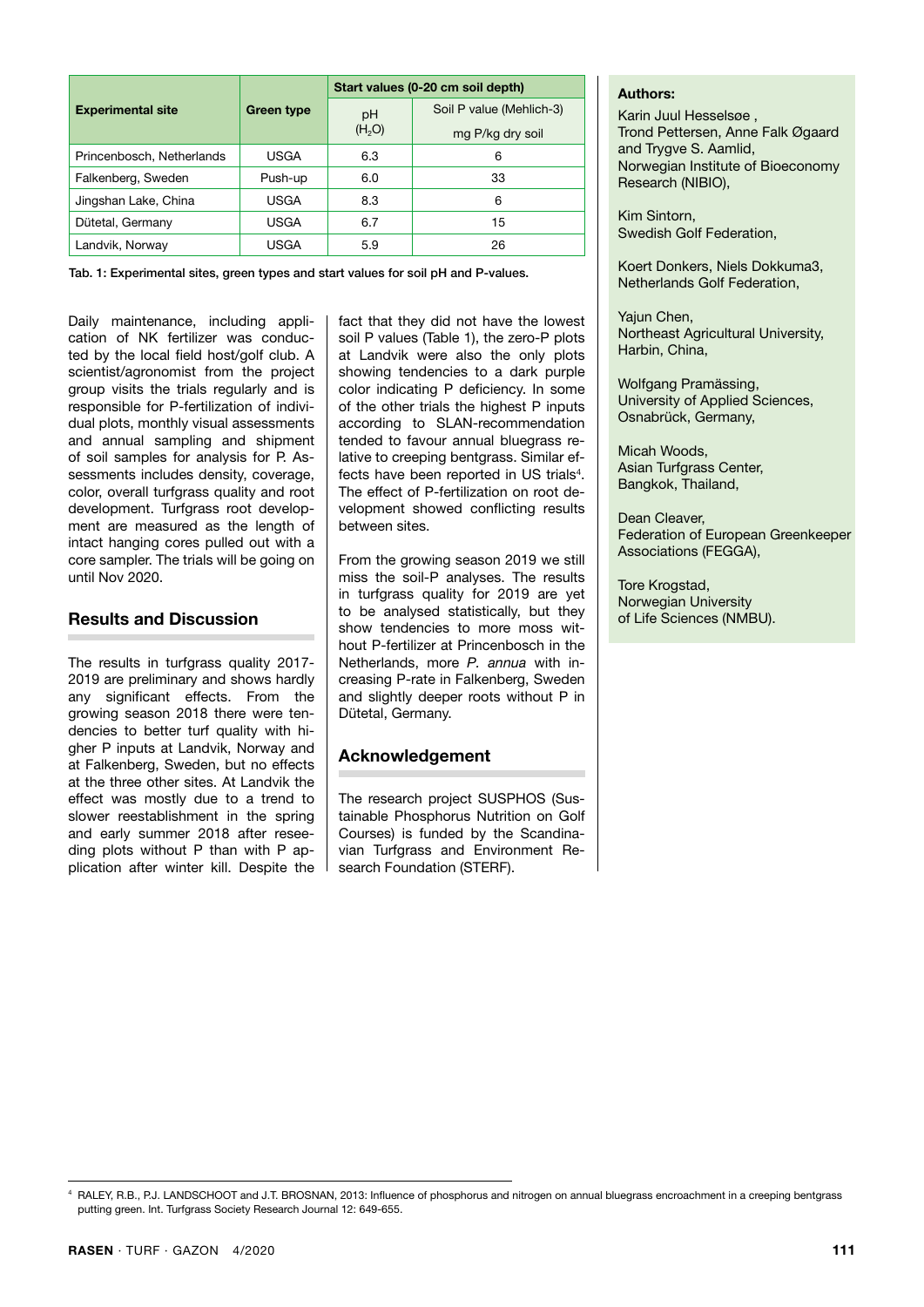# **Criteria for identifying ecosystem services on golf courses in Germany**

# **Rosenbusch, J., M. Thieme-Hack and W. Praemassing**

### **Introduction**

German golf courses consume 75 hectares of land per course on average<sup>1</sup>. The golf courses do not consist of playing areas only, but new and existing biotope types of various characteristics and values. Golf courses in monotonous landscapes can contribute to a significant landscape enhancement. On German golf courses, on average, more than 50% of the golf course area is not used as playing area<sup>2</sup>, but largely represents extensively maintained areas. Nevertheless, the enormous space consumption associated with the establishment of golf courses is viewed critically by the non-golfing public and damages the image of golf in general. The representation of the value of ecosystems can be achieved by applying the ecosystem service concept. By applying this concept, the social value of landscape spaces can be determined and used for public relations.

# **Materials and Methods**

While the classic view of nature already depicts nature as valuable and worth protecting, the focus in ecosystem services is solely on the benefit for humans. The services of ecosystems can be classified into the subcategories basic, supply, regulatory and cultural services due to their properties, their functions and their human uses<sup>3</sup>. Due to the definition ("typing") of various services, these subcategories are referred to as "service types"4. Within the framework of the ecosystem service concept, exis-



Fig. 1: The process sequence within the framework of the ecosystem service concept.

ting services of an ecosystem are first identified before they are measured and evaluated (Figure 1).

Because basic services guarantee the existence of all other service types, e.g. in the form of ensuring the nutrient cycle as the basis for the formation of vegetation, they are by definition intermediate services<sup>5</sup>. The ecosystem services of the above-mentioned ecosystem service types require a further distinction. Ecosystem service products can be defined as "final ecosystem services"5. These represent those services that can be directly enjoyed. consumed or used by humans and which can therefore also be called end products of ecosystems. In contrast, the other services represent intermediate services that contribute to the achievement of the end products. These services are therefore already included in the "final ecosystem services". In addition, the final ecosystem services differ in terms of what their human-friendly benefits affect. The type of service "natural / healthy habitat" includes all final ecosystem services that serve people by providing or improving a healthy habitat. The type of service "ecosystem services as an input factor for market goods" includes final ecosystem services that offer people added value through their economic usability in the form of input factors and production support services. "Directly usable final ecosystem services" ultimately represent all other final ecosystem services that can be enjoyed, used or consumed directly. See Table 1 for a list of final ecosystem services in the spatial scale of a nation. It can later serve as the basis for the identification of ecosystem services on golf courses.

#### **Discussion**

Due to the different perspectives of nature considerations, there are differences with the conventional nature conservation idea. If e.g. a particularly rare ecosystem has small impact on human wellbeing (e.g. if it has a high cultural value but cannot be physically reached and experienced) or, vice versa, if an ecosystem has a particularly high social benefit but from a nature conservation perspective, it is usually less worth protecting (e.g. turfgrass areas). There are also differences depending on the geographic location (e.g. landform, height above sea level etc.). For example, in areas with an extreme climate, some ecosystem services are not available or are only weakly available, such as no or only low  $CO<sub>2</sub>$  sequestration due to

<sup>1</sup> SCHEFFLER, W., 2016: Von der Sorge um das beste Gruen. Frankfurter Allgemeine Zeitung No. 136, 14. June 2016.

<sup>2</sup> FEDERAL AGENCY FOR NATURE CONSERVATION & GERMAN GOLF ASSOCIATION, 2005: Bundesamt für Naturschutz – BfN und Deutscher Golf Verband e. V. – DGV. Biotopmanagement auf Golfanlagen. Albrecht Golf Verlag, Gräfelfing, Germany.

<sup>3</sup> MILLENIUM ECOSYSTEM ASSESSMENT, 2005: Ecosystems and Human Well-being: Synthesis. Island Press, Washington, DC.

<sup>4</sup> STAUB, C., W. OTT, F. HEUSI, G. KLINGLER, A. JENNY, M. HAECKI, A. HEUSER, 2011: Indikatoren für Ökosystemleistungen – Systematik, Methodik und Umsetzungsempfehlungen für eine wohlfahrtsbezogene Umweltberichterstattung. Bundesamt für Umwelt, Bern.

<sup>5</sup> BOYD, J.W. and H.S. BANZHAF, 2006: What are Ecosystem Services? The Need for Standardized Environmental Accounting Units (January 2006). Resources for the Future, Discussion Paper No. RFF DP 06-02. URL: https://ssrn.com/abstract=892425.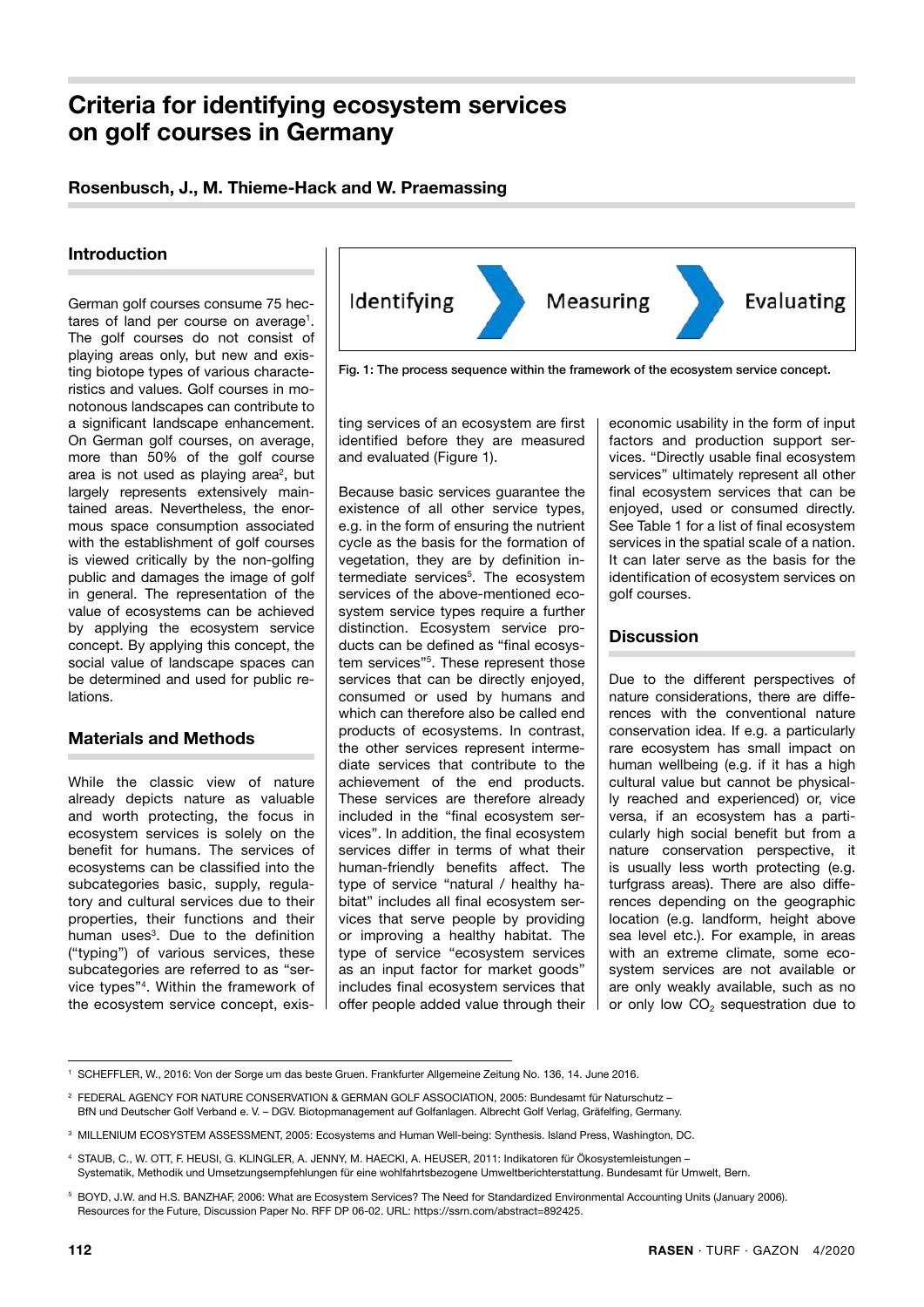| <b>Final ecosystem service</b>                                                                                   | Type of end product                               | <b>Benefit</b>                                                                        | <b>Service</b><br>type |
|------------------------------------------------------------------------------------------------------------------|---------------------------------------------------|---------------------------------------------------------------------------------------|------------------------|
| Recreation by hunting, collecting<br>and observing wild species                                                  | <b>Final service</b><br>that can be used directly | Recreation                                                                            | Cultural               |
| Recreation through urban green and<br>open spaces as well as near and far recreational areas                     | <b>Final service</b><br>that can be used directly | Recreation                                                                            | Cultural               |
| Recreational service through recreational areas<br>in the living environment (gardens etc.)                      | <b>Final service</b><br>that can be used directly | Recreation                                                                            | Cultural               |
| Possibility of identification through beautiful and<br>characteristic landscapes (natural and cultural heritage) | Final service that can be used di-<br>rectly      | Well-being                                                                            | Cultural               |
| Local microclimate regulation performance<br>through ecosystems                                                  | Final service<br>that can be used directly        | Well-being                                                                            | Regulatory             |
| A healthy air quality for humans                                                                                 | Natural / healthy habitat                         | Prevention                                                                            | Regulatory             |
| Silence                                                                                                          | Natural / healthy living space                    | Prevention                                                                            | Regulatory             |
| A level of non-ionizing radiation that is compatible<br>with human health                                        | Natural / healthy living space                    | Prevention                                                                            | Regulatory             |
| Protection against avalanches, rockfalls and<br>debris flow on steep slopes                                      | <b>Final service</b><br>that can be used directly | Protection of people,<br>animals and property                                         | Regulatory             |
| Protection through areas that are flooded<br>or that can retain water                                            | <b>Final service</b><br>that can be used directly | Protection of people,<br>animals and property                                         | Regulatory             |
| Storage of CO <sub>2</sub> *                                                                                     | Intermediate ecosystem service                    | Protection of people,<br>animals and property                                         | Regulatory             |
| Existence of natural diversity at the level of species,<br>genes, ecosystems and landscapes                      | Final service<br>that can be used directly        | Existence of natural<br>diversity (in addition to the<br>importance for all services) | Cultural               |
| Natural supply of drinking and industrial water<br>from usable groundwater and surface water                     | <b>Final service</b><br>that can be used directly | Water supply                                                                          | Supply                 |
| Natural range of production support services:<br>pollination and pest control                                    | Ecosystem service<br>as an input factor           | Contribution to agriculture<br>and forestry / Food industry                           | Regulatory             |
| Fertile soil for agricultural and forestry use                                                                   | Ecosystem service<br>as an input factor           | Contribution to agriculture<br>and forestry / Food industry                           | Basic                  |
| Forage plants and organic fertilisers for agricultural use                                                       | Ecosystem service<br>as an input factor           | Contribution to agriculture<br>and Food industry                                      | Supply                 |
| Wood growth for forestry use                                                                                     | Ecosystem service<br>as an input factor           | Contribution to forestry                                                              | Supply                 |
| Wild animals and fish for commercial use                                                                         | Ecosystem service<br>as an input factor           | Contribution to fishery<br>and hunting                                                | Supply                 |
| Offer of valuable natural and cultural landscapes<br>for commercial use in tourism                               | Ecosystem service<br>as an input factor           | Contribution to tourism                                                               | Supply                 |
| Renewable energies: hydropower, wind power,<br>biomass, solar energy and geothermal energy                       | Ecosystem service<br>as an input factor           | Contribution to the<br>energy industry                                                | Supply                 |
| Natural production support performance:<br>cooling performance                                                   | Ecosystem service<br>as an input factor           | Cooling for different<br>industries                                                   | Regulatory             |
| Genetic resources and biochemical agents                                                                         | Ecosystem service<br>as an input factor           | Contribution to the<br>pharmaceutical industry,<br>agriculture and others             | Supply                 |
| Production support service:<br>mining or storage of residues                                                     | Ecosystem service<br>as an input factor           | Contribution to waste water<br>and waste disposal                                     | Regulatory             |

Tab. 1: List of final ecosystem services<sup>4</sup>.

\*Exception, because actually an intermediate service, but benefits in the far future. Livelihood of future generations depends on it.

the lack of high-growing trees above the tree line. The further challenge is to check existing, identifiable ecosystem services as shown in Table 1 with the compatibility to golf course areas. Parameters must also be defined in order to make them measurable, in order to create the conditions for a subsequent evaluation of the ecosystem services on golf courses in Germany.

#### **Authors:**

Jan Rosenbusch, Martin Thieme-Hack and Wolfgang Praemassing, Faculty of Agricultural Sciences and Landscape Architecture at University of Applied Sciences Osnabrueck (Germany).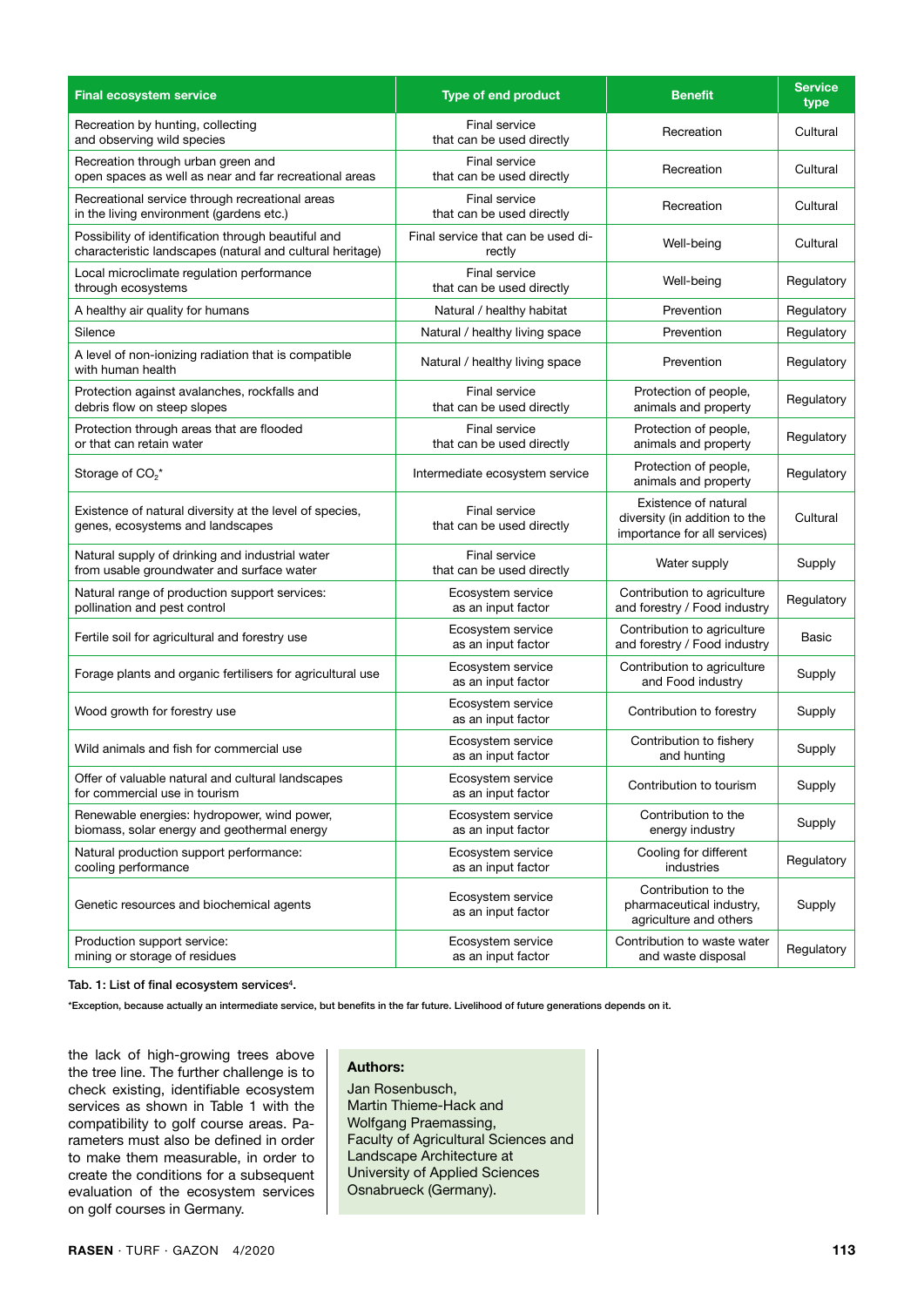# **Increasing pollinator habitat through flowering lawns**

# **Breece, C., A. Kowalewski, R. Sagili, E. Braithwaite and A. Cain**

#### **Introduction**

Concerned citizens often express a desire to help pollinator populations and ask what they can do for bees in their communities. An easy and effective venture for citizens and managers of urban landscapes is to increase flowering plants in their landscapes, particularly those with high pollen and nectar content. Lawns in residential areas and corporate landscapes are often devoid of flowering plants, and provide little to no benefit to pollinators. However, alternative lawns have been gaining popularity<sup>1</sup>, and recent research has explored the inclusion of flowering plants for pollinators in the lawns, or bee lawns<sup>2,3</sup>. The increasing interest in esta-

blishing pollinator habitat within home lawns, coupled with the environmental service provided by increased pollinator populations, presents a strong need for research and data pertaining to pollinator habitat in the home lawn. The objectives of this research were to identify flowering plants that establish and persist in a lawn, and provide resources for pollinator attraction in the Pacific Northwest.

#### **Materials and Methods**

On September 14, 2016, we established a field research trial at the Oregon State University Oak Creek Center for Urban Horticulture in Corvallis, Oregon, USA. Experimental design was a randomized complete block with three replications. The six seed mixtures included in this study were 1) perennial ryegrass, 2) Fleur de Lawn (commercially available mix), 3) bee lawn mixture I, 4) bee lawn mixture II, 5) flowering ground cover mixture and 6) bee meadow mixture (Table 1). Beginning in the spring of 2017, the perennial ryegrass, Fleur de Lawn, bee lawn mixture I, bee lawn mixture II, and flowering ground cover mixture were mowed weekly at a height of 7.62 cm, while the bee meadow mixture was not mowed. All plots were irrigated at a rate of 0.64 cm, three times per week. We surveyed each plot for plant diversity in 30 cm x 30 cm sub-plots (September 2017 and 2018) and counted insect pollinators in 1-minute intervals (September 2017).

|                            | 2018 percent plant cover (0-100%) |                  |          |               |         |                  |       |
|----------------------------|-----------------------------------|------------------|----------|---------------|---------|------------------|-------|
| Seed Mixture <sup>¥</sup>  | Lolium<br>perenne                 | <b>Trifolium</b> | Achillea | <b>Bellis</b> | Alyssum | Chamae-<br>melum | weeds |
| Fleur de Lawn              | 58.3                              | 30.6             | 0.9      | 0.0           | 0.0     | 0.0              | 10.2  |
| Bee lawn mix I             | 47.2                              | 49.1             | 0.0      | 0.0           | 0.0     | 0.9              | 2.8   |
| Bee lawn mix II            | 48.1                              | 50.0             | 0.0      | 0.0           | 0.9     | 0.0              | 0.9   |
| perennial ryegrass         | 73.1                              | 17.6             | 0.9      | 0.0           | 0.9     | 0.0              | 7.4   |
| flowering ground cover mix | 25.9                              | 66.7             | 0.0      | 0.0           | 2.8     | 0.0              | 4.6   |

Bee meadow mixture (not mowed) *Rudbekia* (72.7%), *Gaillardia* (12.1%), *Coreopsis* (6.1%), *Lupinus* (6.1%), *Borago* (3.0%)

¥Mixture composition (% by weight), seeding rate:

Fleur de Lawn: *Lolium perenne* (perennial ryegrass) (39%), *Festuca trachyphylla* (hard fescue) (20%), *Festuca ovina* (sheep fescue) (20%), flower mixture including *Trifolium fragiferum* (strawberry clover), *Trifolium repens* var. *pirouette* (microclover), *Bellis* (English daisy), *Achillea* (yarrow), *Alyssum*, and *Nemophila* (baby blue eyes) (19%), 4.8 grams per m2.

Experimental bee lawn mixture I: perennial ryegrass (67.9%), *Trifolium repens* (Dutch white clover) (13.8%), microclover (13.8%), baby blue eyes (0.9%), *Phacelia* (1.8%), and *Chamaemelum* (roman chamomile) (1.8%), 17.9 grams per m2.

Experimental bee lawn mixture II: perennial ryegrass (69.7%), Dutch white clover(14.2%), microclover (14.2%), *Cerasitum* (0.6%), yarrow (0.8%), and *Thymus serpyllum* (creeping thyme) (0.6%), 17.4 grams per m2.

Perennial ryegrass: perennial ryegrass (100%), 48 grams per m2.

Flowering ground cover mixture: Dutch white clover (44.5%), microclover (44.5%), *Ajuga* (1.3%), *Echium* (5.8%), *Cerasitum* (1.9%), and creeping thyme (1.9%), 5.6 grams per m2.

Bee meadow mixture (not mowed): *Helianthus* (50%), *Rudbekia* (12%), *Gaillardia* (11%), *Eschscholzia californica* (California poppy) (9.3%), *Coreopsis* (6.1%), *Lupinus* (6.1%), *Borago* (7.0%), *Phacelia* (7.0%), 10.7 grams per m2.

Percent plant cover was collected on September 14, 2018, two years after planting.

Tab. 1: Percent plant cover (0-100%) observed within the five seed mixtures that were mowed weekly at 7.62 cm and one mixture that was not mowed at the Oak Creek Center for Urban Horticulture in Corvallis, OR, plots were established on September 14, 2016.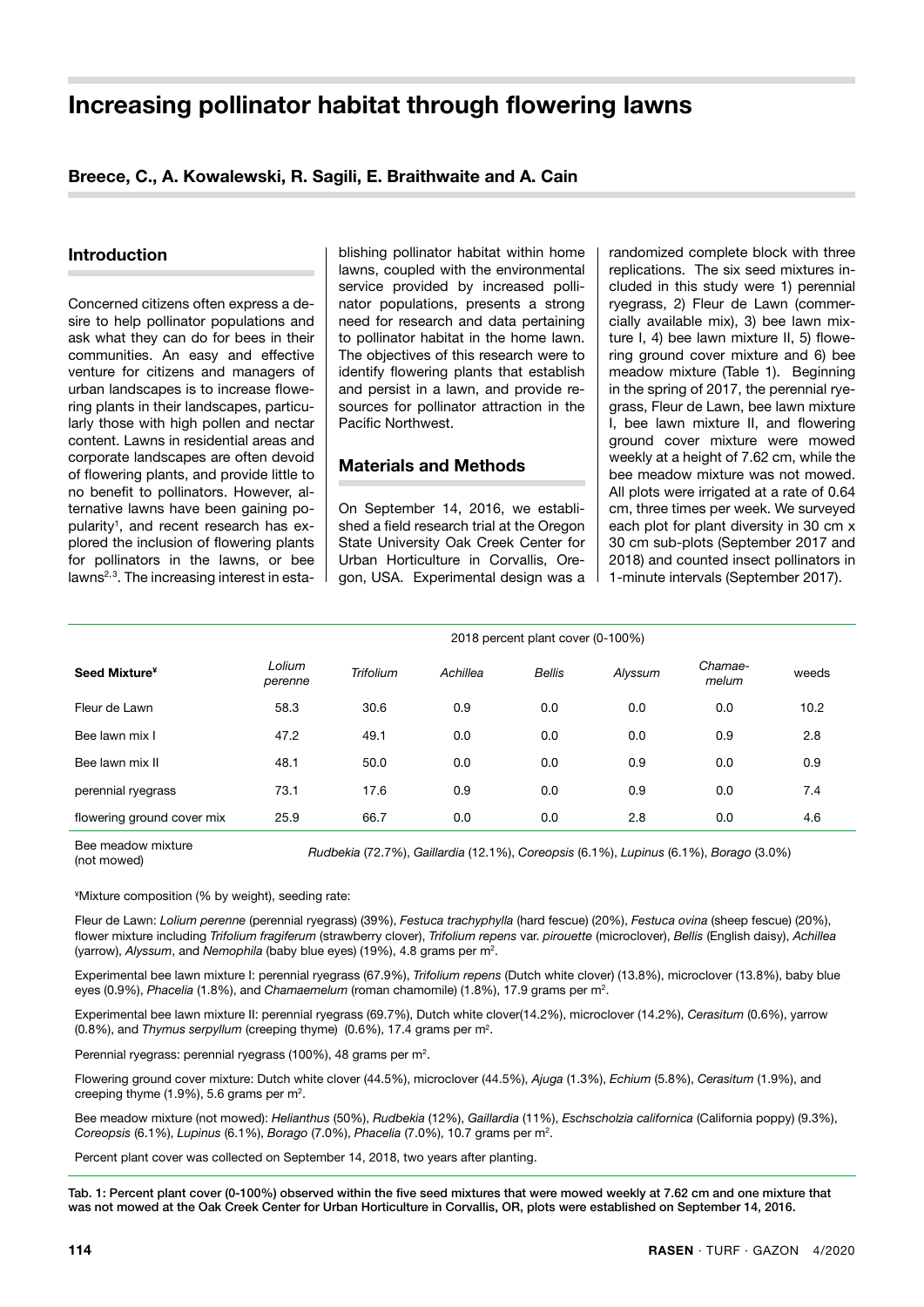# **Results and Discussion**

The bee meadow mixture attracted the largest number of pollinators, followed by the flowering ground cover mixture (Table 2). Pollinators were recorded within the bee lawn mixture II plots, but these values were not significantly different from the perennial ryegrass (Lolium perenne), Fleur de Lawn and bee lawn mixture II plots, which did not attract any pollinators at this time. Findings from this research also determined that perennial ryegrass was prohibitively aggressive and prevented successful establishment of many other plants (Table 1). Trifolium sp. (clover) was also aggressive and outcompeted other flowering plants. We found that careful balancing of the quantities of perennial ryegrass, clover seed and other flowers is essential to a successful, diverse, flowering lawn. When trying to incorporate flowering plants from seed into existing lawns dominated by turfgrass and clover, de-thatching was a more successful seedbed preparation method in spring than in the fall.

| Seed mixture <sup>¥</sup>     | 2017<br>pollinator visits <sup>+</sup> |    |  |  |
|-------------------------------|----------------------------------------|----|--|--|
| Fleur de Lawn                 | 0.O                                    | h¥ |  |  |
| bee lawn mix l                | 0.0                                    | h  |  |  |
| bee lawn mix II               | 1.2                                    | h  |  |  |
| perennial ryegrass            | 0.O                                    | h  |  |  |
| flowering ground<br>cover mix | 3.0                                    | ah |  |  |
| bee meadow<br>mixture         | 5.3                                    | а  |  |  |

±Pollinators observed within a 30 cm x 30 cm sub-plot over a 1 minute intervals on September 15, 2017, one year after planting.

¥Means followed by the same letter are not statistically different according to Fisher's least protected significant difference test at P≤ 0.05.

Tab. 2: Mean pollinator visits observed within the five seed mixtures that were mowed weekly at 7.62 cm and one mixture that was not mowed at the Oak Creek Center for Urban Horticulture in Corvallis, OR, plots were established on September 14, 2016.

The bee meadow, or un-mowed flowering plants established as a lawn alternative, substantially increased pollinator populations. Rudbekia, Gaillardia, Coreopsis, Lupinus and Borago were some of the more dominate species in our experimental bee meadow. Rudbekia become the dominate plant in these environmental conditions out competing the other species.

Findings from this research provide homeowners with alternatives to traditional home lawns and increase pollinator habitat. These alternatives include a variety of mowable ground cover mixtures with and without turfgrass, and flowering meadows, which could be established in place of lawns to substantially increase pollinator populations within the landscape.

#### **Authors:**

Carolyn Breece, Alec Kowalewski, Ramesh Sagili, Emily Braithwaite and Alyssa Cain Department of Horticulture, Oregon State University, Corvallis, OR, USA.

<sup>1</sup> RAMER, J., K.C. NELSON, M. SPIVAK, E. WAKINS, J. WOFIN and M. PULSCHER, 2019: Exploring park visitor perceptions of 'flowering bee lawns' in neighborhood parks in Minneapolis, MN, US. Landscape and Urban Planning. 189:117-128.

<sup>2</sup> LANE, I., E. WATKINS and M. SPIVAK, 2019: Turfgrass Species Affect the Establishment and Bloom of Kura Clover (*Trifolium ambiguum*) in Lawns. HortScience. 54:824-828.

<sup>3</sup> LANE, I., J. WOLFIN, E. WATKINS and M. SPIVAK, 2019: Testing the Establishment of Eight Forbs in Mowed Lawns of Hard Fescue (*Festuca brevipil*a) for Use in Pollinator Conservation. HortScience. 54:2150-2155.